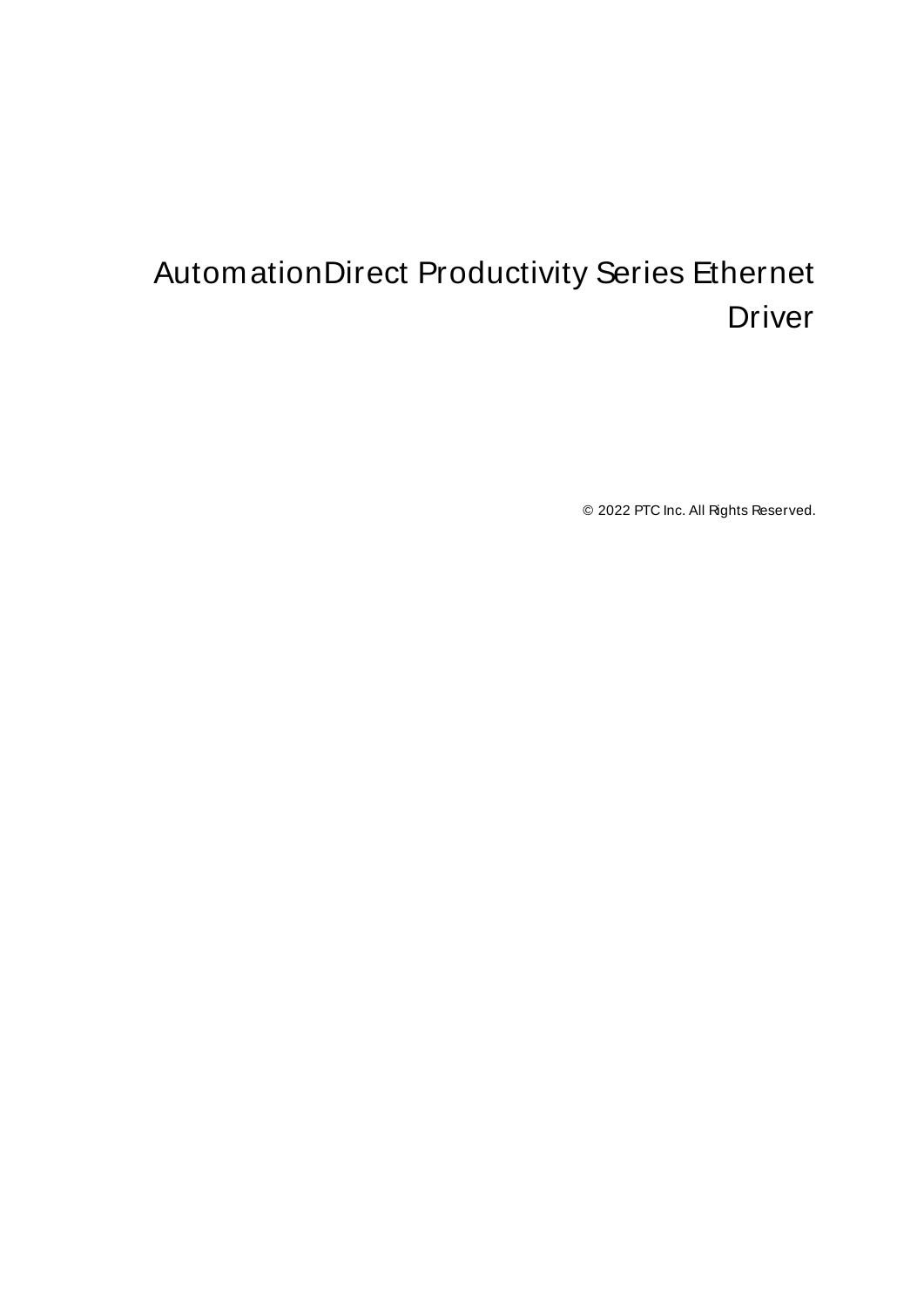## <span id="page-1-0"></span>Table of Contents

| Tag name <tag name=""> encountered validation error and will not be imported. 26</tag>                                 |
|------------------------------------------------------------------------------------------------------------------------|
| Unable to generate a tag database for device <device name="">. Reason: Auto tag generation can-</device>               |
| Unable to generate a tag database for device <device name="">. Reason: Import file is invalid or cor-</device>         |
|                                                                                                                        |
| Unable to generate a tag database for device <device name="">. Reason: Import file not found. 27</device>              |
| Unable to generate a tag database for device <device name="">. Reason: Low memory resources. 27</device>               |
| Unable to bind to adapter: <network adapter="">. Connect failed. Winsock Err# <error number="">.  27</error></network> |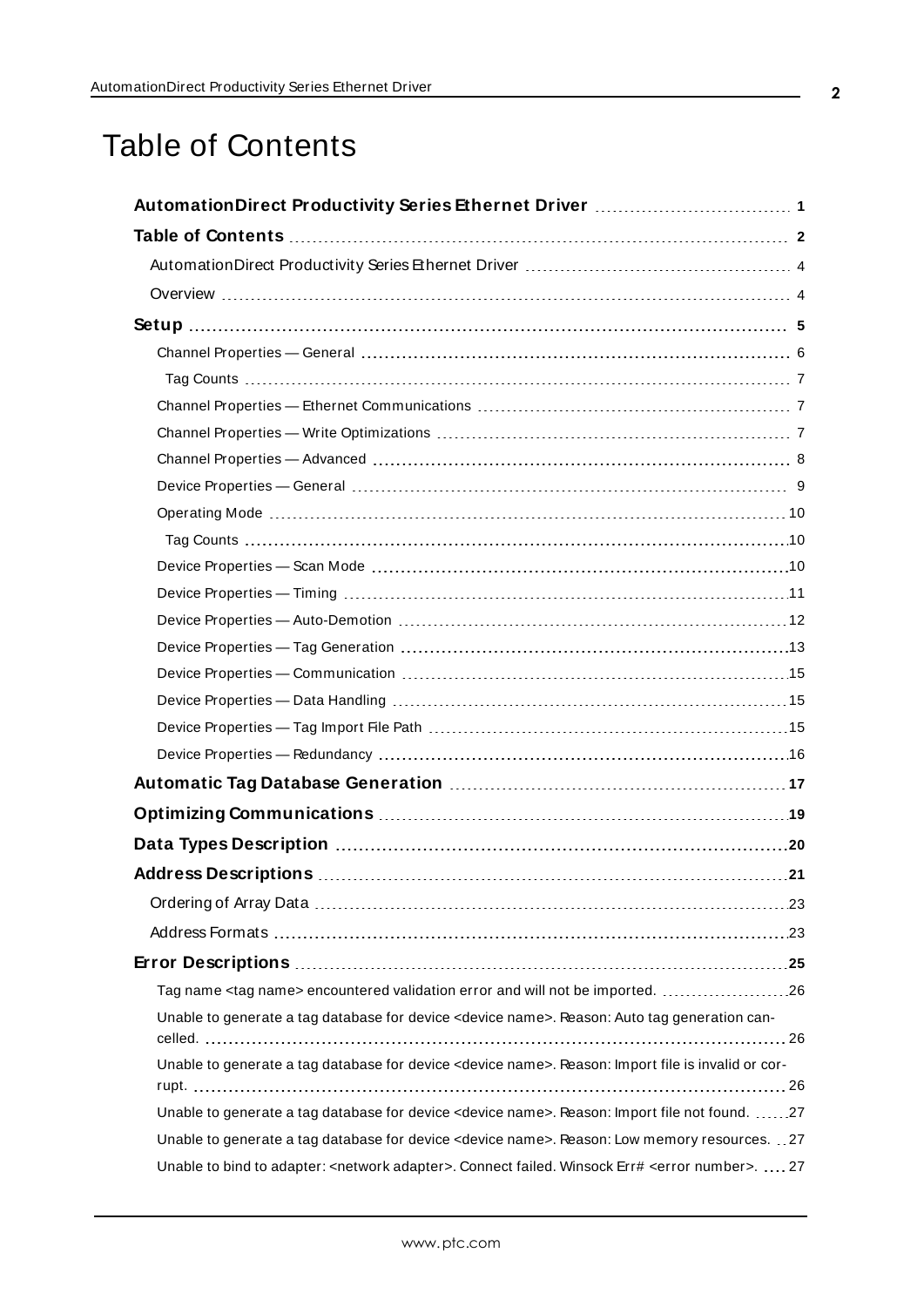| Winsock V1.1 or higher must be installed to use the Productivity Series Ethernet device driver.  28                                           |  |
|-----------------------------------------------------------------------------------------------------------------------------------------------|--|
| Cannot read <tag count=""> items starting at tag <tag address="">: address does not exist in device</tag></tag>                               |  |
| Cannot read <tag count=""> items starting at tag <tag address="">: device <device name=""> returned</device></tag></tag>                      |  |
| Cannot read <tag count=""> items starting at tag <tag address="">: error receiving response frame</tag></tag>                                 |  |
| Cannot read <tag count=""> items starting at tag <tag address="">: System ID <system id=""> does not</system></tag></tag>                     |  |
| Cannot read <tag count=""> items starting at tag <tag address="">: value is invalid for data type <data< td=""><td></td></data<></tag></tag>  |  |
| Cannot read tag <tag address="">: address does not exist in device <device name="">. 30</device></tag>                                        |  |
| Cannot read tag <tag address="">: device <device name=""> returned with error code <error code="">. 30</error></device></tag>                 |  |
| Cannot read tag <tag address="">: error receiving response frame from device <device name="">. 30</device></tag>                              |  |
| Cannot read tag <tag address="">: System ID <system id=""> does not exist in device <device name="">. . 31</device></system></tag>            |  |
| Cannot read tag <tag address="">: value is invalid for data type <data type=""> in device <device< td=""><td></td></device<></data></tag>     |  |
| Cannot write to tag <tag address="">: address does not exist in device <device name="">. 31</device></tag>                                    |  |
| Cannot write to tag <tag address="">: device <device name=""> returned with error code <error code="">. 31</error></device></tag>             |  |
| Cannot write to tag <tag address="">: error receiving response frame from device <device name="">. .32</device></tag>                         |  |
| Cannot write to tag <tag address="">: System ID <system id=""> does not exist in device <device< td=""><td></td></device<></system></tag>     |  |
| Cannot write to tag <tag address="">: value is invalid for data type <data type=""> in device <device< td=""><td></td></device<></data></tag> |  |
|                                                                                                                                               |  |
|                                                                                                                                               |  |
|                                                                                                                                               |  |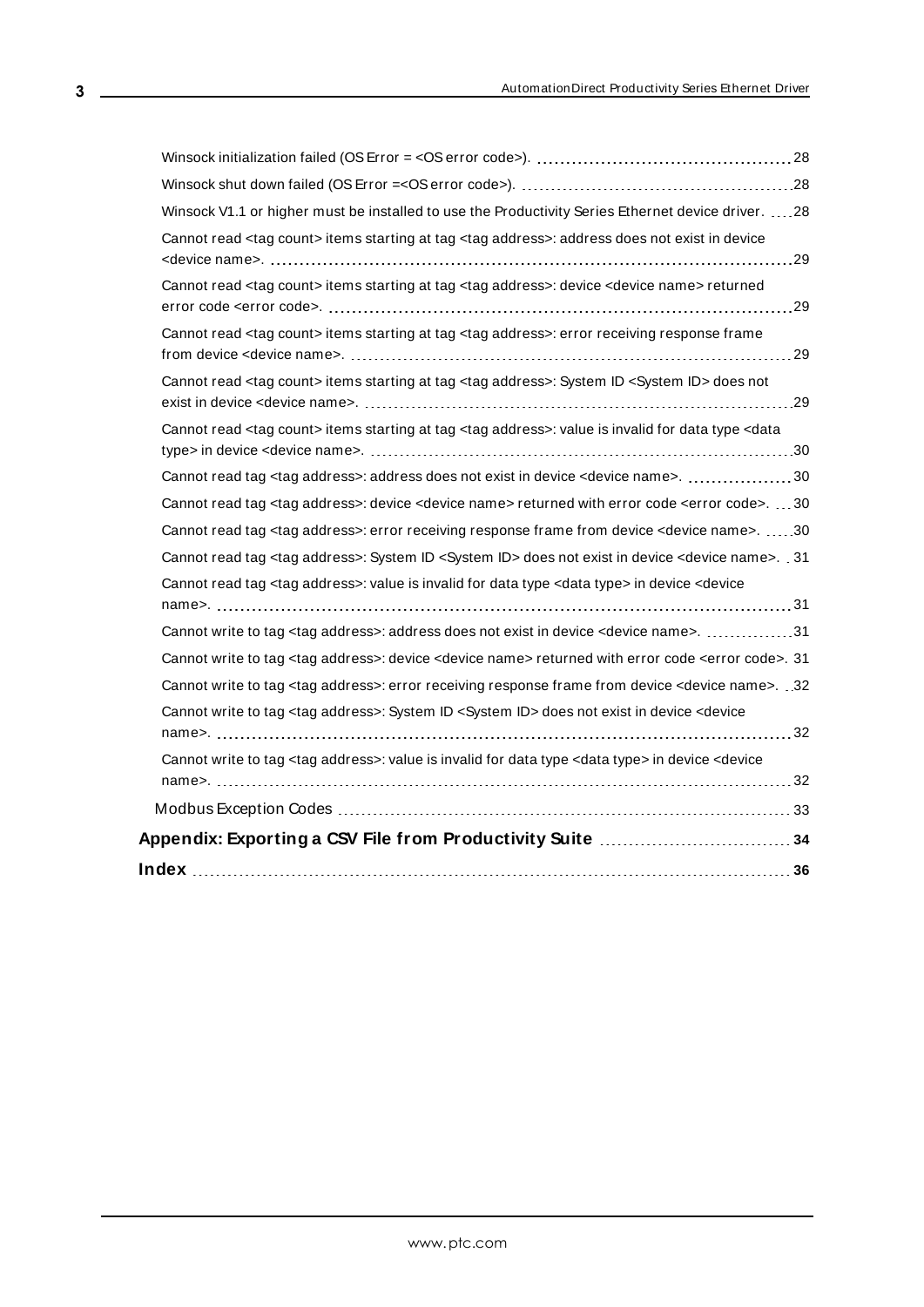### <span id="page-3-0"></span>**AutomationDirect Productivity Series Ethernet Driver**

Help version 1.047

### **CONTENTS**

#### **[Overview](#page-3-1)**

What is the AutomationDirect Productivity Series Ethernet Driver?

#### **[Setup](#page-4-0)**

How do I configure a device for use with this driver?

#### **Automatic Tag Database [Generation](#page-16-0)**

How can I easily configure tags for the AutomationDirect Productivity Series Ethernet Driver?

#### **Optimizing [Communications](#page-18-0)**

How do I get the best performance from the AutomationDirect Productivity Series Ethernet Driver?

#### **Data Types [Descriptions](#page-19-0)**

What data types does the AutomationDirect Productivity Series Ethernet Driver support?

#### **Address [Descriptions](#page-20-0)**

How do I reference a data location in a Productivity Series Ethernet device?

#### **Error [Descriptions](#page-24-0)**

<span id="page-3-1"></span>What error messages does the AutomationDirect Productivity Series Ethernet Driver produce?

#### **Overview**

The AutomationDirect Productivity Series Ethernet Driver provides a reliable way to connect AutomationDirect Productivity Series Ethernet devices to OPC client applications, including HMI, SCADA, Historian, MES, ERP, and countless custom applications.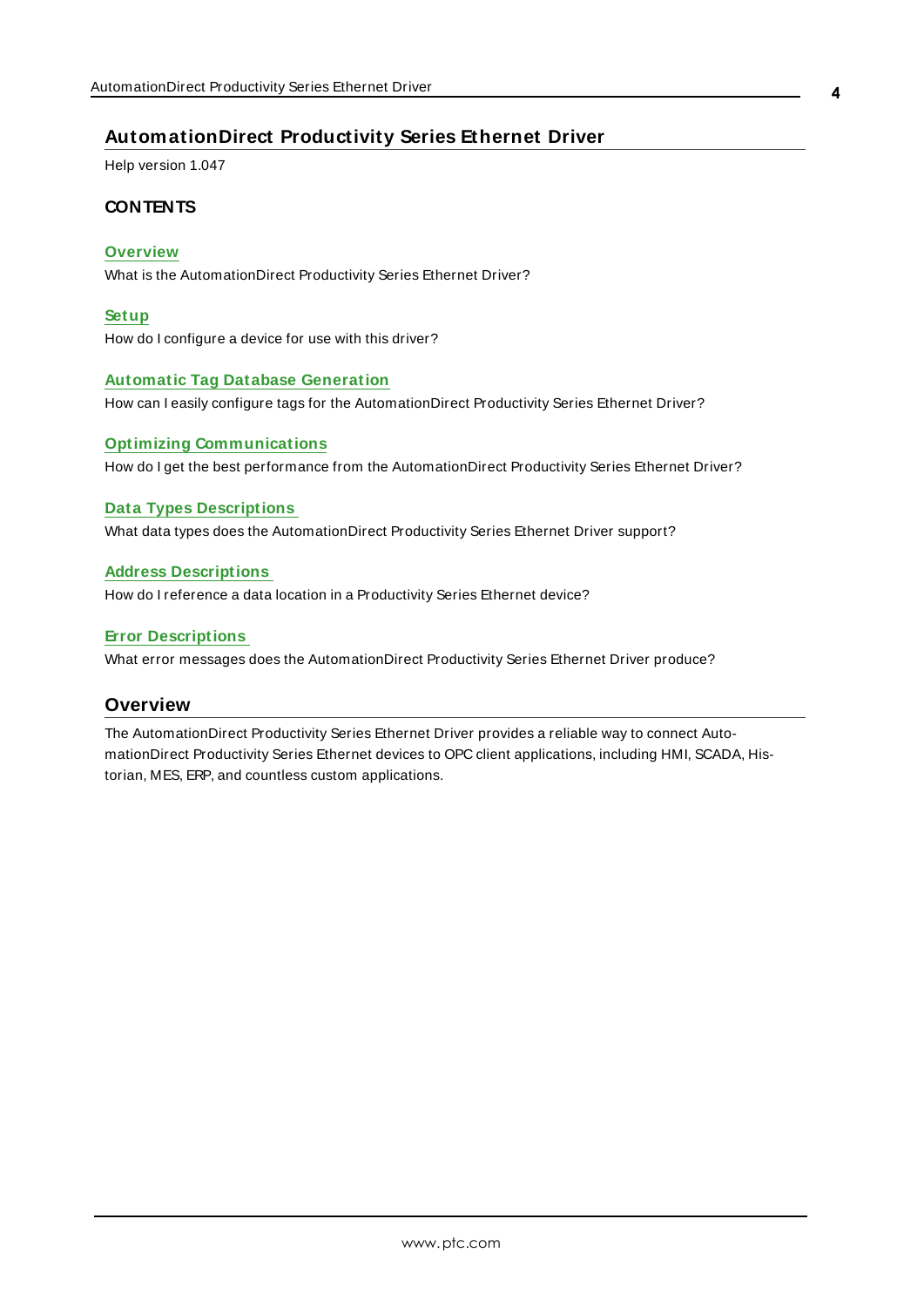### <span id="page-4-0"></span>**Setup**

### **Supported Devices**

P3-550

**Important:** The PS-550 device cannot be used as a MODBUS TCP server when DHCP IP addressing is being used.

### **Firmware Versions**

P3-550: ver.1.0.7.2

### **Hardware Setup**

It is recommended that users keep the default setting "No exception response for non-existing MODBUS address requests". For more information, refer to the device's programming software under "Project Properties: MODBUS Server Settings."

### **Channel and Device Limits**

The maximum number of channels supported by this driver is 100. The maximum number of devices supported by this driver is 256 per channel.

### **Device ID**

<span id="page-4-1"></span>**Device ID** specifies the IP address of the device with the extension :#, where # is the server ID. **Tip**: The server ID can typically be left as 255 if unknown.

#### **5**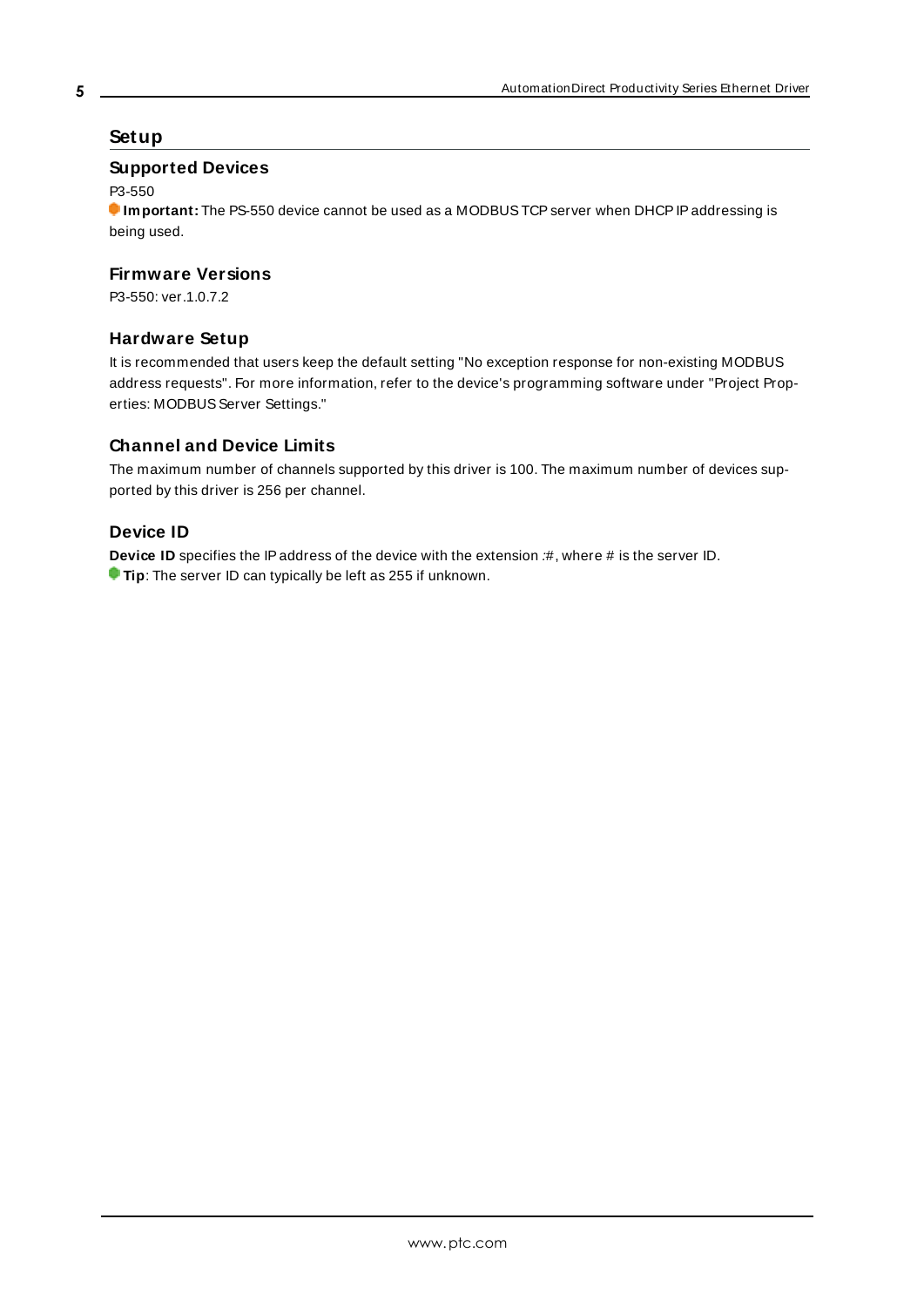#### <span id="page-5-0"></span>**Channel Properties — General**

This server supports the use of multiple simultaneous communications drivers. Each protocol or driver used in a server project is called a channel. A server project may consist of many channels with the same communications driver or with unique communications drivers. A channel acts as the basic building block of an OPC link. This group is used to specify general channel properties, such as the identification attributes and operating mode.

| Property Groups                        | <b>Identification</b><br>н |                |
|----------------------------------------|----------------------------|----------------|
| General                                | Name                       |                |
| <b>Write Optimizations</b><br>Advanced | Description                |                |
|                                        | Driver                     |                |
|                                        | Diagnostics<br>$=$         |                |
|                                        | <b>Diagnostics Capture</b> | <b>Disable</b> |
|                                        | <b>Tag Counts</b><br>$=$   |                |
|                                        | <b>Static Tags</b>         | 10             |

#### <span id="page-5-2"></span>**Identification**

**Name**: Specify the user-defined identity of this channel. In each server project, each channel name must be unique. Although names can be up to 256 characters, some client applications have a limited display window when browsing the OPC server's tag space. The channel name is part of the OPC browser information. The property is required for creating a channel.

For information on reserved characters, refer to "How To... Properly Name a Channel, Device, Tag, and Tag Group" in the server help.

**Description**: Specify user-defined information about this channel.

Many of these properties, including Description, have an associated system tag.

**Driver**: Specify the protocol / driver for this channel. This property specifies the device driver that was selected during channel creation. It is a disabled setting in the channel properties. The property is required for creating a channel.

**Note**: With the server's online full-time operation, these properties can be changed at any time. This includes changing the channel name to prevent clients from registering data with the server. If a client has already acquired an item from the server before the channel name is changed, the items are unaffected. If, after the channel name has been changed, the client application releases the item and attempts to reacquire using the old channel name, the item is not accepted. Changes to the properties should not be made once a large client application has been developed. Utilize proper user role and privilege management to prevent operators from changing properties or accessing server features.

#### <span id="page-5-1"></span>**Diagnostics**

**Diagnostics Capture**: When enabled, this option makes the channel's diagnostic information available to OPC applications allows the usage of statistics tags that provide feedback to client applications regarding the operation of the channel. Because the server's diagnostic features require a minimal amount of overhead processing, it is recommended that they be utilized when needed and disabled when not. The default is disabled.

**Note:** This property is not available if the driver does not support diagnostics.

**For more information, refer to "Communication Diagnostics" and "Statistics Tags" in the server help.**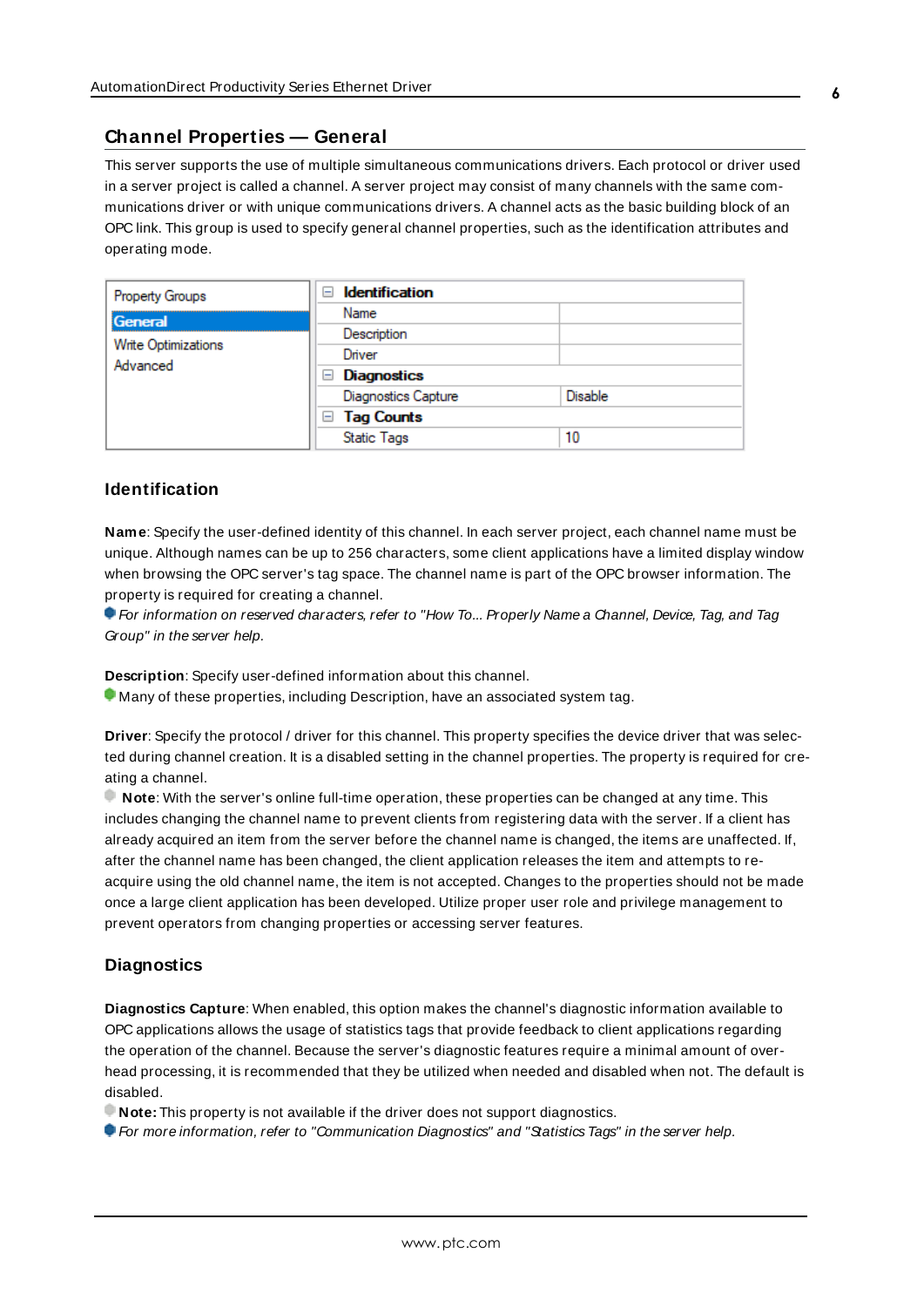### <span id="page-6-0"></span>**Tag Counts**

**Static Tags**: Provides the total number of defined static tags at this level (device or channel). This information can be helpful in troubleshooting and load balancing.

### <span id="page-6-1"></span>**Channel Properties — Ethernet Communications**

Ethernet Communication can be used to communicate with devices.

| <b>Property Groups</b>         | $\Box$ Ethernet Settings |         |  |
|--------------------------------|--------------------------|---------|--|
| General                        | Network Adapter          | Default |  |
| <b>Ethernet Communications</b> |                          |         |  |
| <b>Write Optimizations</b>     |                          |         |  |
| Advanced                       |                          |         |  |

### <span id="page-6-5"></span><span id="page-6-4"></span>**Ethernet Settings**

**Network Adapter**: Specify the network adapter to bind. When left blank or Default is selected, the operating system selects the default adapter.

### <span id="page-6-2"></span>**Channel Properties — Write Optimizations**

The server must ensure that the data written from the client application gets to the device on time. Given this goal, the server provides optimization properties to meet specific needs or improve application responsiveness.

| <b>Property Groups</b>     | $\Box$ Write Optimizations |                                      |
|----------------------------|----------------------------|--------------------------------------|
| General                    | <b>Optimization Method</b> | Write Only Latest Value for All Tags |
|                            | Duty Cycle                 | 10                                   |
| <b>Write Optimizations</b> |                            |                                      |

### <span id="page-6-3"></span>**Write Optimizations**

<span id="page-6-6"></span>**Optimization Method**: Controls how write data is passed to the underlying communications driver. The options are:

- <span id="page-6-7"></span><sup>l</sup> **Write All Values for All Tags**: This option forces the server to attempt to write every value to the controller. In this mode, the server continues to gather write requests and add them to the server's internal write queue. The server processes the write queue and attempts to empty it by writing data to the device as quickly as possible. This mode ensures that everything written from the client applications is sent to the target device. This mode should be selected if the write operation order or the write item's content must uniquely be seen at the target device.
- <span id="page-6-8"></span><sup>l</sup> **Write Only Latest Value for Non-Boolean Tags**: Many consecutive writes to the same value can accumulate in the write queue due to the time required to actually send the data to the device. If the server updates a write value that has already been placed in the write queue, far fewer writes are needed to reach the same final output value. In this way, no extra writes accumulate in the server's queue. When the user stops moving the slide switch, the value in the device is at the correct value at virtually the same time. As the mode states, any value that is not a Boolean value is updated in the server's internal write queue and sent to the device at the next possible opportunity. This can greatly improve the application performance.

**7**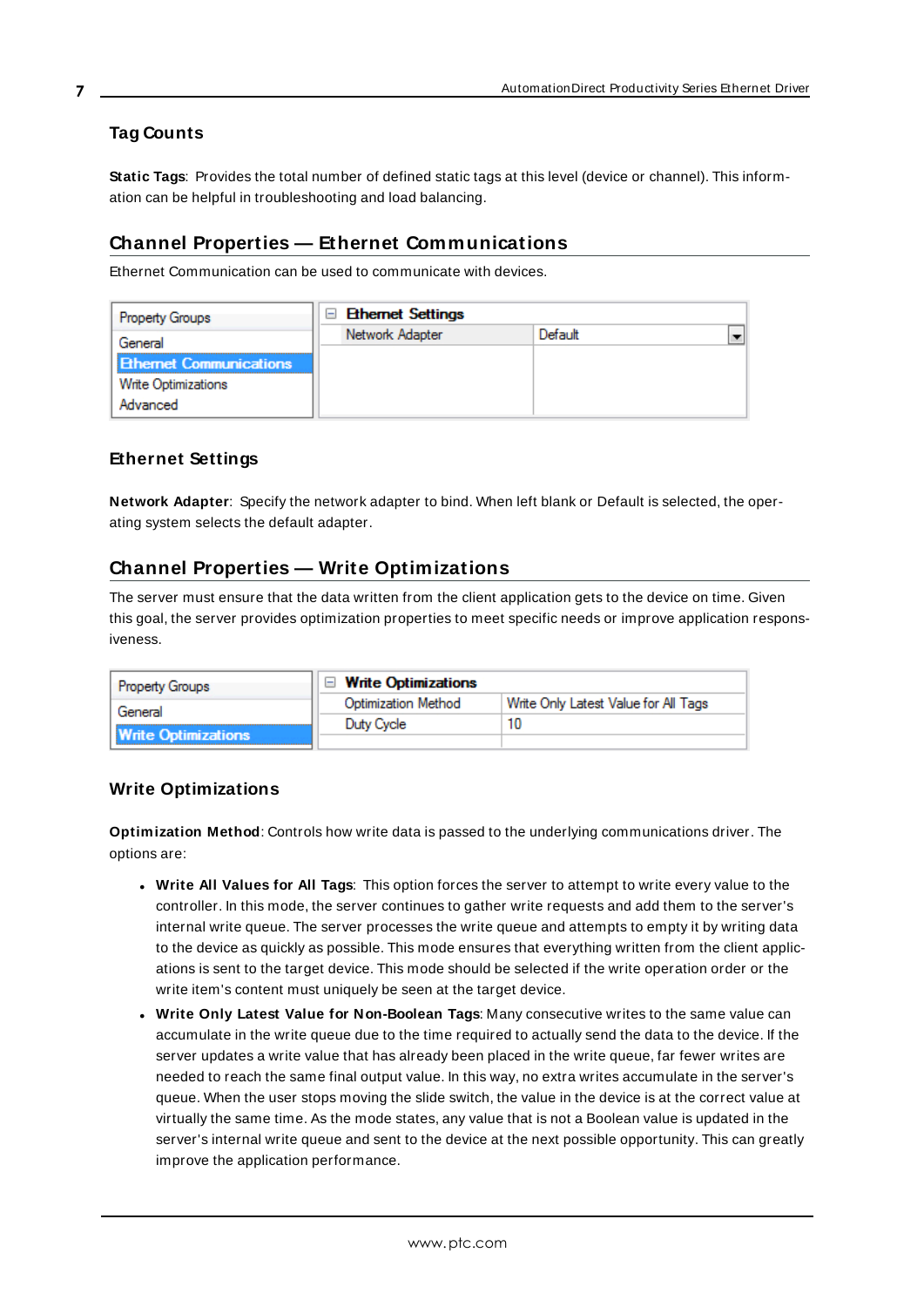**Note**: This option does not attempt to optimize writes to Boolean values. It allows users to optimize the operation of HMI data without causing problems with Boolean operations, such as a momentary push button.

<span id="page-7-6"></span><sup>l</sup> **Write Only Latest Value for All Tags**: This option takes the theory behind the second optimization mode and applies it to all tags. It is especially useful if the application only needs to send the latest value to the device. This mode optimizes all writes by updating the tags currently in the write queue before they are sent. This is the default mode.

<span id="page-7-1"></span>**Duty Cycle**: is used to control the ratio of write to read operations. The ratio is always based on one read for every one to ten writes. The duty cycle is set to ten by default, meaning that ten writes occur for each read operation. Although the application is performing a large number of continuous writes, it must be ensured that read data is still given time to process. A setting of one results in one read operation for every write operation. If there are no write operations to perform, reads are processed continuously. This allows optimization for applications with continuous writes versus a more balanced back and forth data flow. **Note**: It is recommended that the application be characterized for compatibility with the write optimization enhancements before being used in a production environment.

### <span id="page-7-0"></span>**Channel Properties — Advanced**

This group is used to specify advanced channel properties. Not all drivers support all properties; so the Advanced group does not appear for those devices.

| <b>Property Groups</b>                | $\Box$ Non-Normalized Float Handling |                   |
|---------------------------------------|--------------------------------------|-------------------|
| General<br><b>Write Optimizations</b> | <b>Floating-Point Values</b>         | Replace with Zero |
|                                       | $\Box$ Inter-Device Delay            |                   |
| Advanced                              | Inter-Device Delay (ms)              |                   |
|                                       |                                      |                   |

<span id="page-7-3"></span>**Non-Normalized Float Handling**: A non-normalized value is defined as Infinity, Not-a-Number (NaN), or as a Denormalized Number. The default is Replace with Zero. Drivers that have native float handling may default to Unmodified. Non-normalized float handling allows users to specify how a driver handles non-normalized IEEE-754 floating point data. Descriptions of the options are as follows:

- <span id="page-7-4"></span><sup>l</sup> **Replace with Zero**: This option allows a driver to replace non-normalized IEEE-754 floating point values with zero before being transferred to clients.
- <span id="page-7-5"></span><sup>l</sup> **Unmodified**: This option allows a driver to transfer IEEE-754 denormalized, normalized, non-number, and infinity values to clients without any conversion or changes.

**Note:** This property is disabled if the driver does not support floating-point values or if it only supports the option that is displayed. According to the channel's float normalization setting, only real-time driver tags (such as values and arrays) are subject to float normalization. For example, EFM data is not affected by this setting.

**• For more information on the floating-point values, refer to "How To ... Work with Non-Normalized Floating-**Point Values" in the server help.

<span id="page-7-2"></span>**Inter-Device Delay**: Specify the amount of time the communications channel waits to send new requests to the next device after data is received from the current device on the same channel. Zero (0) disables the delay.

**Note:** This property is not available for all drivers, models, and dependent settings.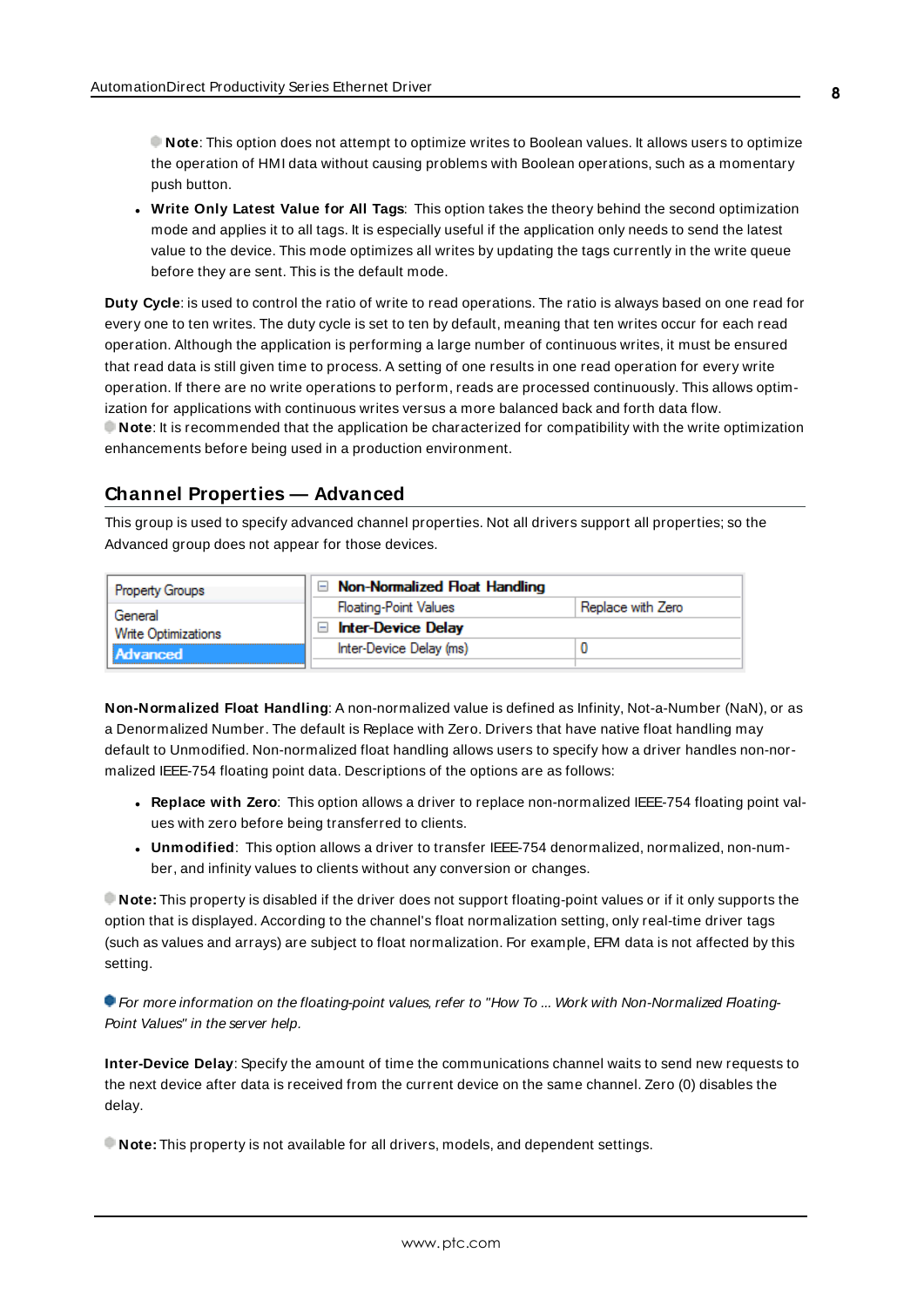### <span id="page-8-0"></span>**Device Properties — General**

A device represents a single target on a communications channel. If the driver supports multiple controllers, users must enter a device ID for each controller.

| Property Groups | <b>Identification</b><br>$=$ |         |
|-----------------|------------------------------|---------|
| General         | Name                         |         |
| Scan Mode       | Description                  |         |
|                 | Channel Assignment           |         |
|                 | Driver                       |         |
|                 | Model                        |         |
|                 | <b>ID</b> Format             | Decimal |
|                 | ID                           | 2       |

### <span id="page-8-6"></span><span id="page-8-4"></span>**Identification**

**Name**: Specify the name of the device. It is a logical user-defined name that can be up to 256 characters long and may be used on multiple channels.

**Note**: Although descriptive names are generally a good idea, some OPC client applications may have a limited display window when browsing the OPC server's tag space. The device name and channel name become part of the browse tree information as well. Within an OPC client, the combination of channel name and device name would appear as "ChannelName.DeviceName".

For more information, refer to "How To... Properly Name a Channel, Device, Tag, and Tag Group" in server help.

**Description**: Specify the user-defined information about this device.

<span id="page-8-1"></span>**Many of these properties, including Description, have an associated system tag.** 

<span id="page-8-2"></span>**Channel Assignment**: Specify the user-defined name of the channel to which this device currently belongs.

<span id="page-8-5"></span>**Driver**: Selected protocol driver for this device.

**Model**: Specify the type of device that is associated with this ID. The contents of the drop-down menu depend on the type of communications driver being used. Models that are not supported by a driver are disabled. If the communications driver supports multiple device models, the model selection can only be changed when there are no client applications connected to the device.

**Note:** If the communication driver supports multiple models, users should try to match the model selection to the physical device. If the device is not represented in the drop-down menu, select a model that conforms closest to the target device. Some drivers support a model selection called "Open," which allows users to communicate without knowing the specific details of the target device. For more information, refer to the driver help documentation.

<span id="page-8-3"></span>**ID**: Specify the device's driver-specific station or node. The type of ID entered depends on the communications driver being used. For many communication drivers, the ID is a numeric value. Drivers that support a Numeric ID provide users with the option to enter a numeric value whose format can be changed to suit the needs of the application or the characteristics of the selected communications driver. The format is set by the driver by default. Options include Decimal, Octal, and Hexadecimal.

**Note**: If the driver is Ethernet-based or supports an unconventional station or node name, the device's TCP/IPaddress may be used as the device ID. TCP/IPaddresses consist of four values that are separated by periods, with each value in the range of 0 to 255. Some device IDs are string based. There may be additional properties to configure within the ID field, depending on the driver.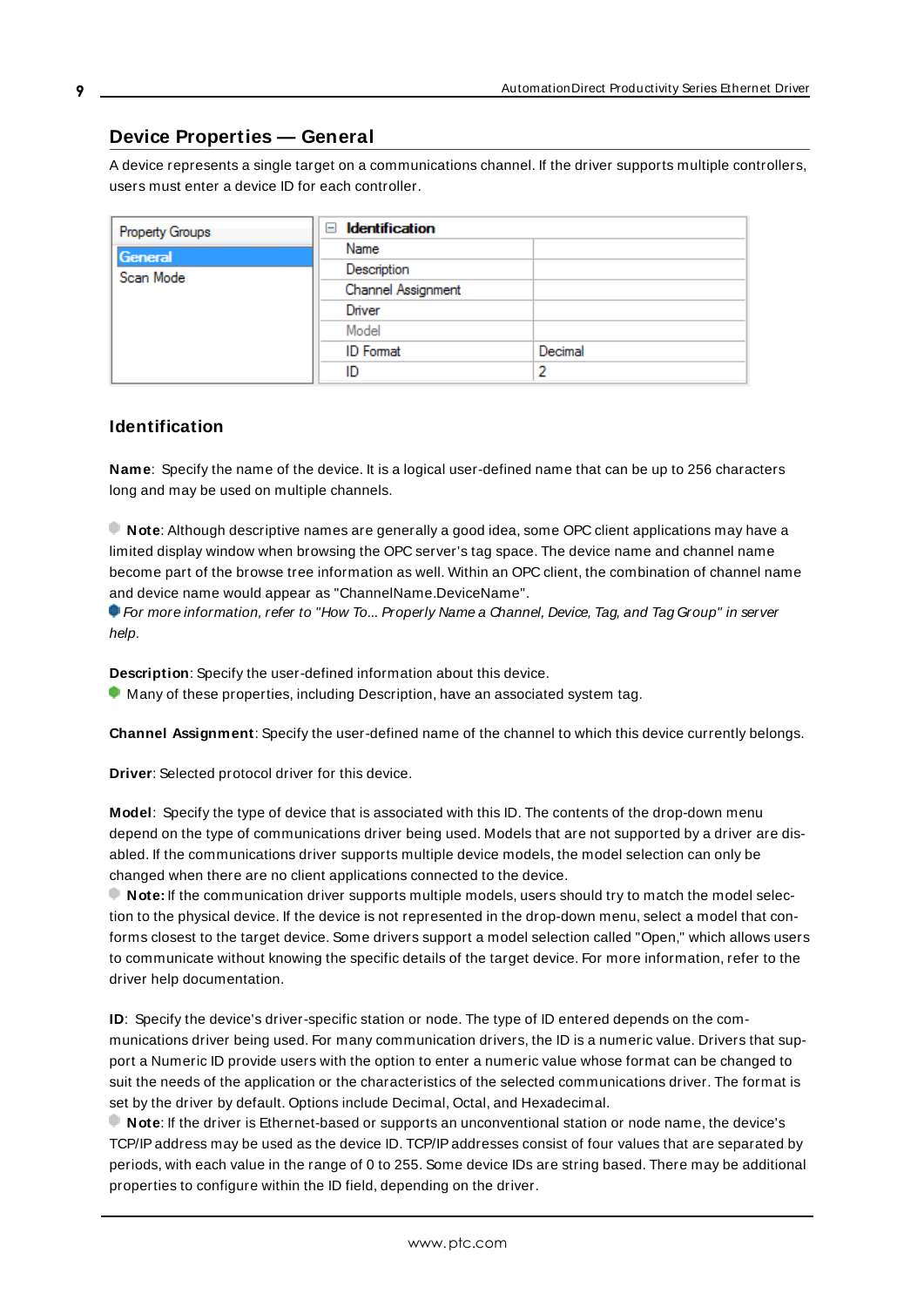### <span id="page-9-0"></span>**Operating Mode**

| <b>Property Groups</b> | Identification        |        |
|------------------------|-----------------------|--------|
| General<br>Scan Mode   | <b>Operating Mode</b> |        |
|                        | Data Collection       | Enable |
|                        | Simulated             | No     |

<span id="page-9-3"></span>**Data Collection**: This property controls the device's active state. Although device communications are enabled by default, this property can be used to disable a physical device. Communications are not attempted when a device is disabled. From a client standpoint, the data is marked as invalid and write operations are not accepted. This property can be changed at any time through this property or the device system tags.

<span id="page-9-4"></span>**Simulated**: Place the device into or out of Simulation Mode. In this mode, the driver does not attempt to communicate with the physical device, but the server continues to return valid OPC data. Simulated stops physical communications with the device, but allows OPC data to be returned to the OPC client as valid data. While in Simulation Mode, the server treats all device data as reflective: whatever is written to the simulated device is read back and each OPC item is treated individually. The item's memory map is based on the group Update Rate. The data is not saved if the server removes the item (such as when the server is reinitialized). The default is No.

#### **Notes:**

- 1. This System tag (\_Simulated) is read only and cannot be written to for runtime protection. The System tag allows this property to be monitored from the client.
- 2. In Simulation mode, the item's memory map is based on client update rate(s) (Group Update Rate for OPC clients or Scan Rate for native and DDEinterfaces). This means that two clients that reference the same item with different update rates return different data.

 Simulation Mode is for test and simulation purposes only. It should never be used in a production environment.

### <span id="page-9-1"></span>**Tag Counts**

| Property Groups | $\Box$ Identification |     |
|-----------------|-----------------------|-----|
| General         | $\Box$ Operating Mode |     |
|                 | $\Box$ Tag Counts     |     |
|                 | Static Tags           | 130 |
|                 |                       |     |

**Static Tags**: Provides the total number of defined static tags at this level (device or channel). This information can be helpful in troubleshooting and load balancing.

#### <span id="page-9-2"></span>**Device Properties — Scan Mode**

The Scan Mode specifies the subscribed-client requested scan rate for tags that require device communications. Synchronous and asynchronous device reads and writes are processed as soon as possible; unaffected by the Scan Mode properties.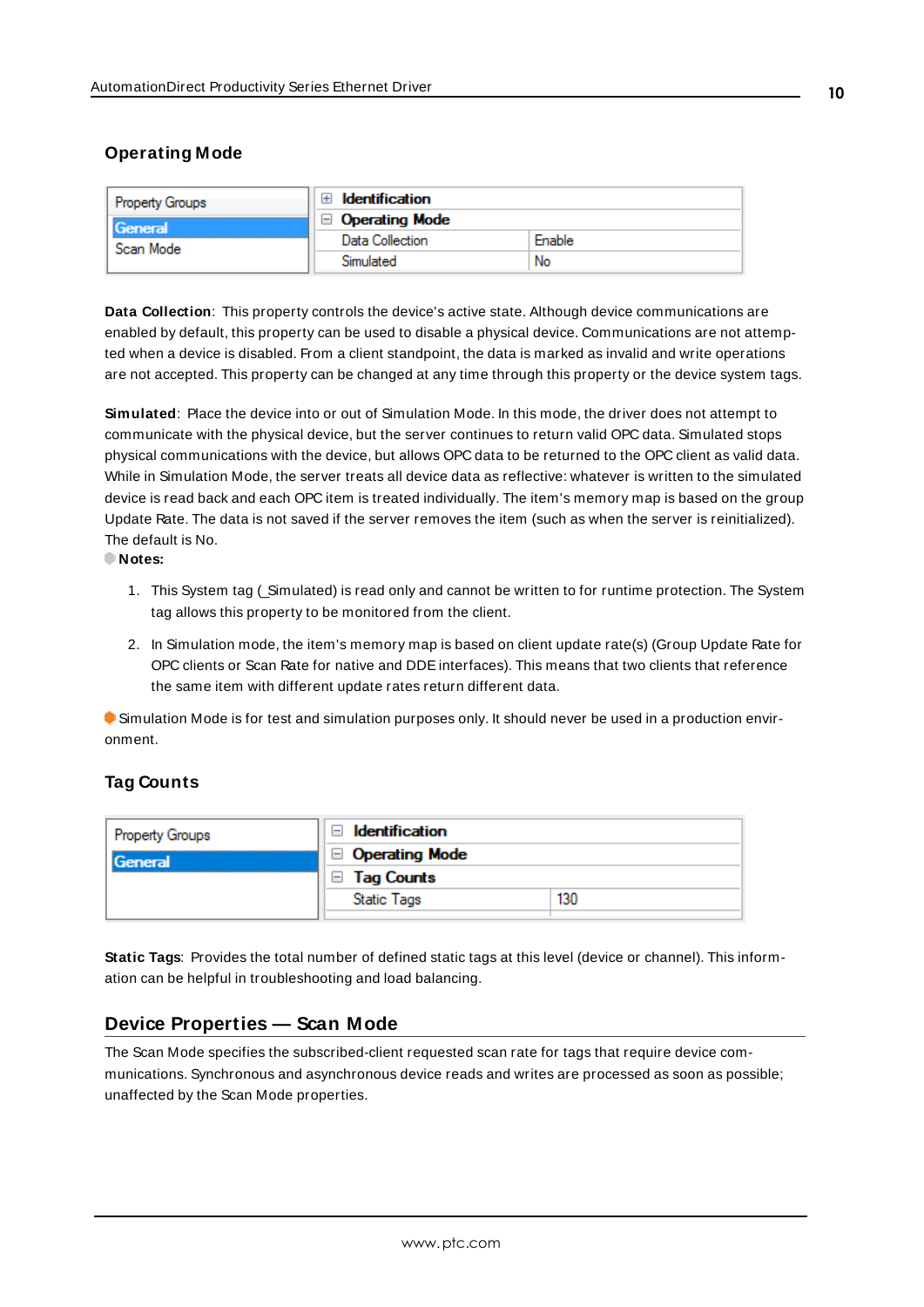| <b>Property Groups</b> |  | Scan Mode                  |                                       |  |
|------------------------|--|----------------------------|---------------------------------------|--|
| General                |  | Scan Mode                  | Respect Client-Specified Scan Rate  - |  |
| <b>Scan Mode</b>       |  | Initial Updates from Cache | Disable                               |  |
|                        |  |                            |                                       |  |

<span id="page-10-6"></span>**Scan Mode**: Specify how tags in the device are scanned for updates sent to subscribing clients. Descriptions of the options are:

- <sup>l</sup> **Respect Client-Specified Scan Rate**: This mode uses the scan rate requested by the client.
- <sup>l</sup> **Request Data No Faster than Scan Rate**: This mode specifies the value set as the maximum scan rate. The valid range is 10 to 99999990 milliseconds. The default is 1000 milliseconds. **Note**: When the server has an active client and items for the device and the scan rate value is increased, the changes take effect immediately. When the scan rate value is decreased, the changes do not take effect until all client applications have been disconnected.
- <sup>l</sup> **Request All Data at Scan Rate**: This mode forces tags to be scanned at the specified rate for subscribed clients. The valid range is 10 to 99999990 milliseconds. The default is 1000 milliseconds.
- <span id="page-10-3"></span><sup>l</sup> **Do Not Scan, Demand Poll Only**: This mode does not periodically poll tags that belong to the device nor perform a read to get an item's initial value once it becomes active. It is the OPC client's responsibility to poll for updates, either by writing to the \_DemandPoll tag or by issuing explicit device reads for individual items. For more information, refer to "Device Demand Poll" in server help.
- <span id="page-10-5"></span><sup>l</sup> **Respect Tag-Specified Scan Rate**: This mode forces static tags to be scanned at the rate specified in their static configuration tag properties. Dynamic tags are scanned at the client-specified scan rate.

<span id="page-10-4"></span>**Initial Updates from Cache**: When enabled, this option allows the server to provide the first updates for newly activated tag references from stored (cached) data. Cache updates can only be provided when the new item reference shares the same address, scan rate, data type, client access, and scaling properties. A device read is used for the initial update for the first client reference only. The default is disabled; any time a client activates a tag reference the server attempts to read the initial value from the device.

### <span id="page-10-1"></span><span id="page-10-0"></span>**Device Properties — Timing**

The device Timing properties allow the driver's response to error conditions to be tailored to fit the application's needs. In many cases, the environment requires changes to these properties for optimum performance. Factors such as electrically generated noise, modem delays, and poor physical connections can influence how many errors or timeouts a communications driver encounters. Timing properties are specific to each configured device.

| Property Groups | □ Communication Timeouts |      |
|-----------------|--------------------------|------|
| General         | Connect Timeout (s)      |      |
| Scan Mode       | Request Timeout (ms)     | 1000 |
| Timina          | Attempts Before Timeout  |      |
|                 |                          |      |

### <span id="page-10-2"></span>**Communications Timeouts**

**Connect Timeout**: This property (which is used primarily by Ethernet based drivers) controls the amount of time required to establish a socket connection to a remote device. The device's connection time often takes longer than normal communications requests to that same device. The valid range is 1 to 30 seconds. The default is typically 3 seconds, but can vary depending on the driver's specific nature. If this setting is not supported by the driver, it is disabled.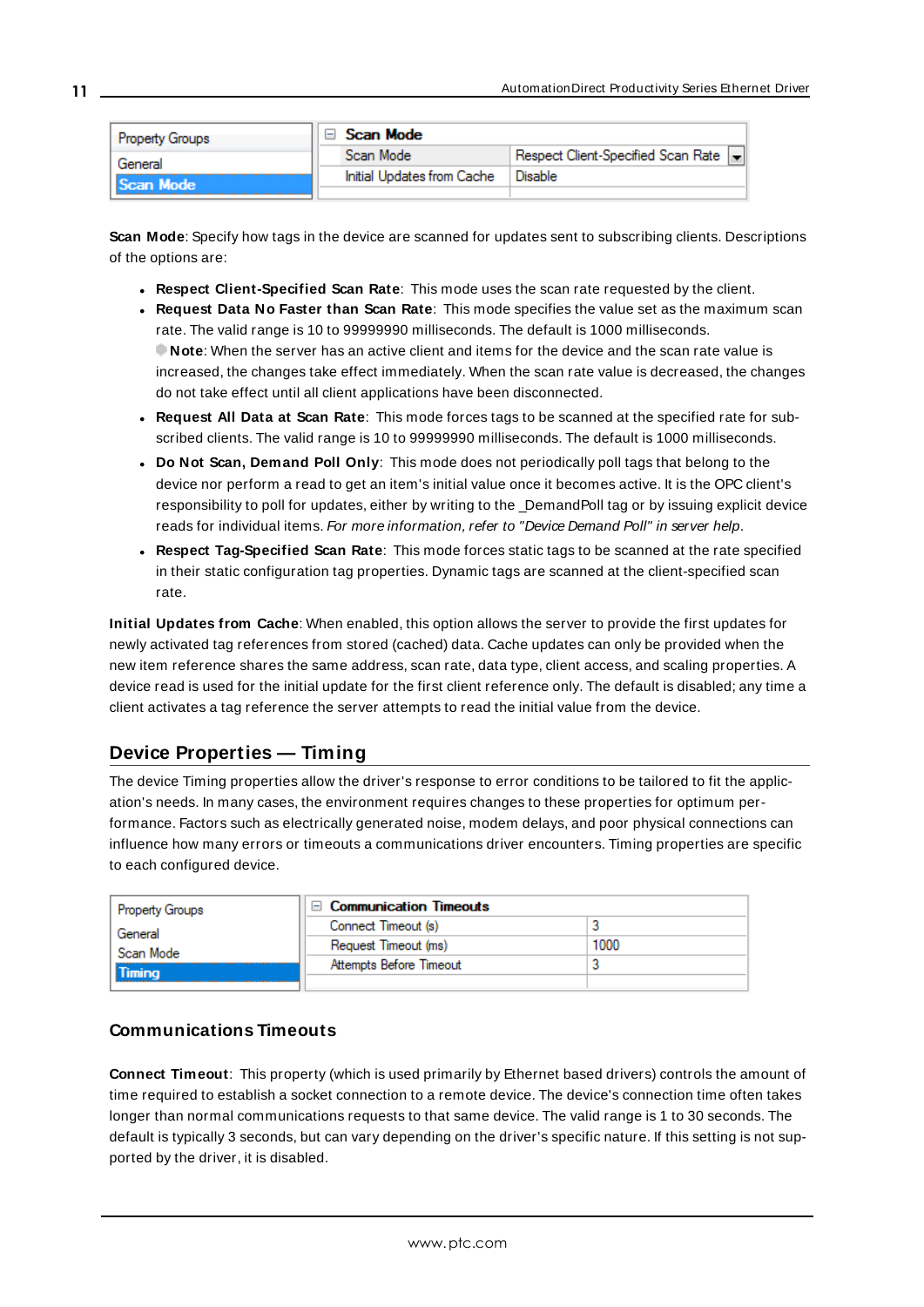**Note**: Due to the nature of UDPconnections, the connection timeout setting is not applicable when communicating via UDP.

<span id="page-11-3"></span>**Request Timeout**: Specify an interval used by all drivers to determine how long the driver waits for a response from the target device to complete. The valid range is 50 to 9999 milliseconds (167 minutes). The default is usually 1000 milliseconds, but can vary depending on the driver. The default timeout for most serial drivers is based on a baud rate of 9600 baud or better. When using a driver at lower baud rates, increase the timeout to compensate for the increased time required to acquire data.

<span id="page-11-1"></span>**Attempts Before Timeout**: Specify how many times the driver issues a communications request before considering the request to have failed and the device to be in error. The valid range is 1 to 10. The default is typically 3, but can vary depending on the driver's specific nature. The number of attempts configured for an application depends largely on the communications environment. This property applies to both connection attempts and request attempts.

### **Timing**

**Inter-Request Delay**: Specify how long the driver waits before sending the next request to the target device. It overrides the normal polling frequency of tags associated with the device, as well as one-time reads and writes. This delay can be useful when dealing with devices with slow turnaround times and in cases where network load is a concern. Configuring a delay for a device affects communications with all other devices on the channel. It is recommended that users separate any device that requires an interrequest delay to a separate channel if possible. Other communications properties (such as communication serialization) can extend this delay. The valid range is 0 to 300,000 milliseconds; however, some drivers may limit the maximum value due to a function of their particular design. The default is 0, which indicates no delay between requests with the target device.

**Note**: Not all drivers support Inter-Request Delay. This setting does not appear if it is not available.

| <b>Property Groups</b> | Timing<br>н              |  |
|------------------------|--------------------------|--|
| General                | Inter-Request Delay (ms) |  |
| Scan Mode              |                          |  |
| Timing                 |                          |  |
|                        |                          |  |

#### <span id="page-11-0"></span>**Device Properties — Auto-Demotion**

The Auto-Demotion properties can temporarily place a device off-scan in the event that a device is not responding. By placing a non-responsive device offline for a specific time period, the driver can continue to optimize its communications with other devices on the same channel. After the time period has been reached, the driver re-attempts to communicate with the non-responsive device. If the device is responsive, the device is placed on-scan; otherwise, it restarts its off-scan time period.

| <b>Property Groups</b> | $\Box$ Auto-Demotion                    |               |  |
|------------------------|-----------------------------------------|---------------|--|
| General                | Demote on Failure                       | <b>Enable</b> |  |
| Scan Mode              | Timeouts to Demote                      |               |  |
| Timina                 | Demotion Period (ms)                    | 10000         |  |
| <b>Auto-Demotion</b>   | Discard Requests when Demoted   Disable |               |  |
|                        |                                         |               |  |

<span id="page-11-2"></span>**Demote on Failure**: When enabled, the device is automatically taken off-scan until it is responding again.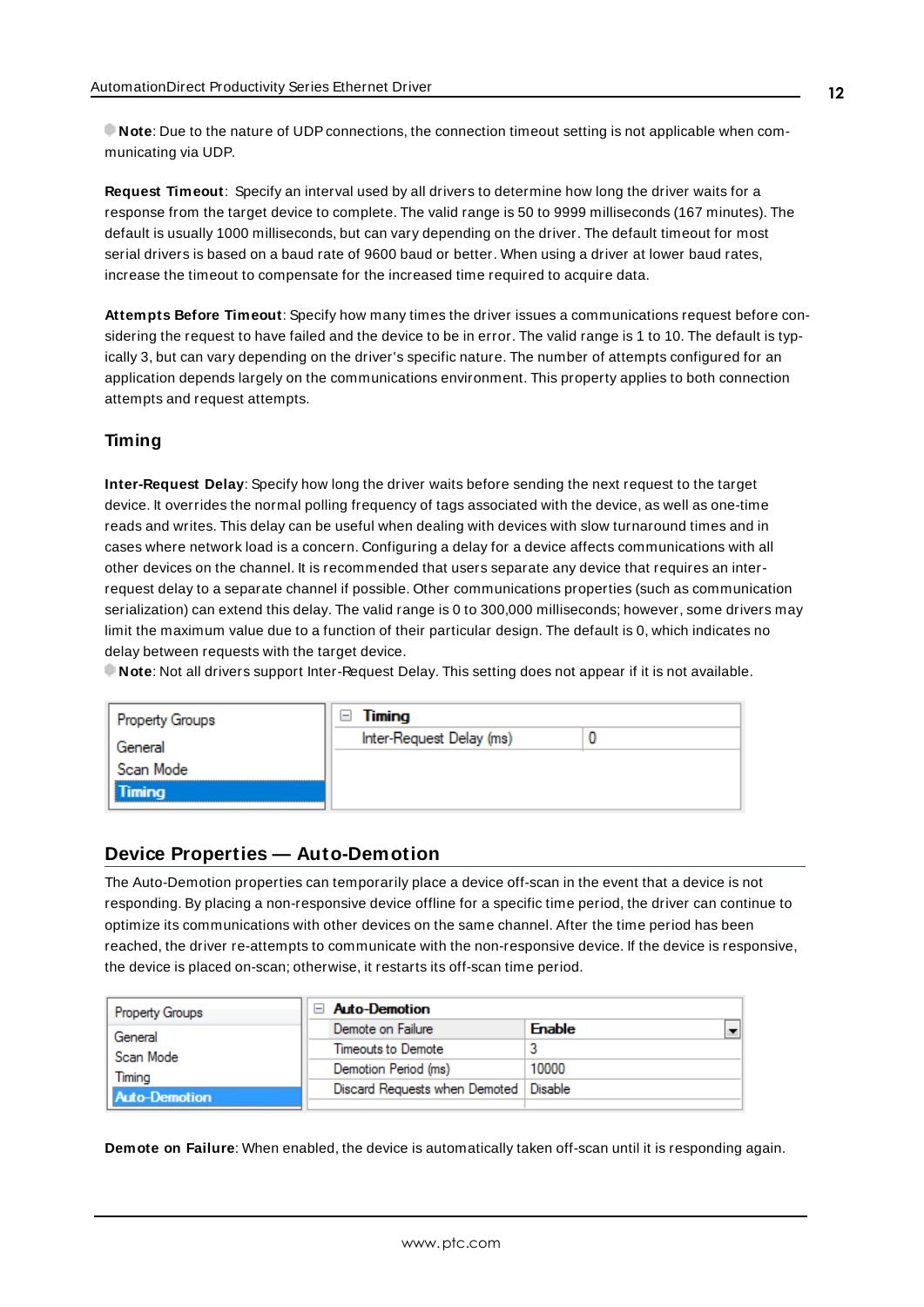**Tip**: Determine when a device is off-scan by monitoring its demoted state using the AutoDemoted system tag.

<span id="page-12-3"></span>**Timeouts to Demote**: Specify how many successive cycles of request timeouts and retries occur before the device is placed off-scan. The valid range is 1 to 30 successive failures. The default is 3.

<span id="page-12-1"></span>**Demotion Period**: Indicate how long the device should be placed off-scan when the timeouts value is reached. During this period, no read requests are sent to the device and all data associated with the read requests are set to bad quality. When this period expires, the driver places the device on-scan and allows for another attempt at communications. The valid range is 100 to 3600000 milliseconds. The default is 10000 milliseconds.

<span id="page-12-2"></span>**Discard Requests when Demoted**: Select whether or not write requests should be attempted during the off-scan period. Disable to always send write requests regardless of the demotion period. Enable to discard writes; the server automatically fails any write request received from a client and does not post a message to the Event Log.

### <span id="page-12-0"></span>**Device Properties — Tag Generation**

The automatic tag database generation features make setting up an application a plug-and-play operation. Select communications drivers can be configured to automatically build a list of tags that correspond to device-specific data. These automatically generated tags (which depend on the nature of the supporting driver) can be browsed from the clients.

Not all devices and drivers support full automatic tag database generation and not all support the same data types. Consult the data types descriptions or the supported data type lists for each driver for specifics.

If the target device supports its own local tag database, the driver reads the device's tag information and uses the data to generate tags within the server. If the device does not natively support named tags, the driver creates a list of tags based on driver-specific information. An example of these two conditions is as follows:

- 1. If a data acquisition system supports its own local tag database, the communications driver uses the tag names found in the device to build the server's tags.
- 2. If an Ethernet I/O system supports detection of its own available I/O module types, the communications driver automatically generates tags in the server that are based on the types of I/O modules plugged into the Ethernet I/O rack.

**Note**: Automatic tag database generation's mode of operation is completely configurable. For more information, refer to the property descriptions below.

| <b>Property Groups</b> | <b>Tag Generation</b><br>⊟              |                            |  |  |
|------------------------|-----------------------------------------|----------------------------|--|--|
| General                | On Device Startup                       | Do Not Generate on Startup |  |  |
| Scan Mode              | On Duplicate Tag                        | Delete on Create           |  |  |
| Timina                 | Parent Group                            |                            |  |  |
| Auto-Demotion          | Allow Automatically Generated Subgroups | Enable                     |  |  |
| <b>Tag Generation</b>  | Create                                  | Create tags                |  |  |
| Communications         |                                         |                            |  |  |
| Redundancy             |                                         |                            |  |  |

**On Property Change**: If the device supports automatic tag generation when certain properties change, the **On Property Change** option is shown. It is set to **Yes** by default, but it can be set to **No** to control over when tag generation is performed. In this case, the **Create tags** action must be manually invoked to perform tag

**13**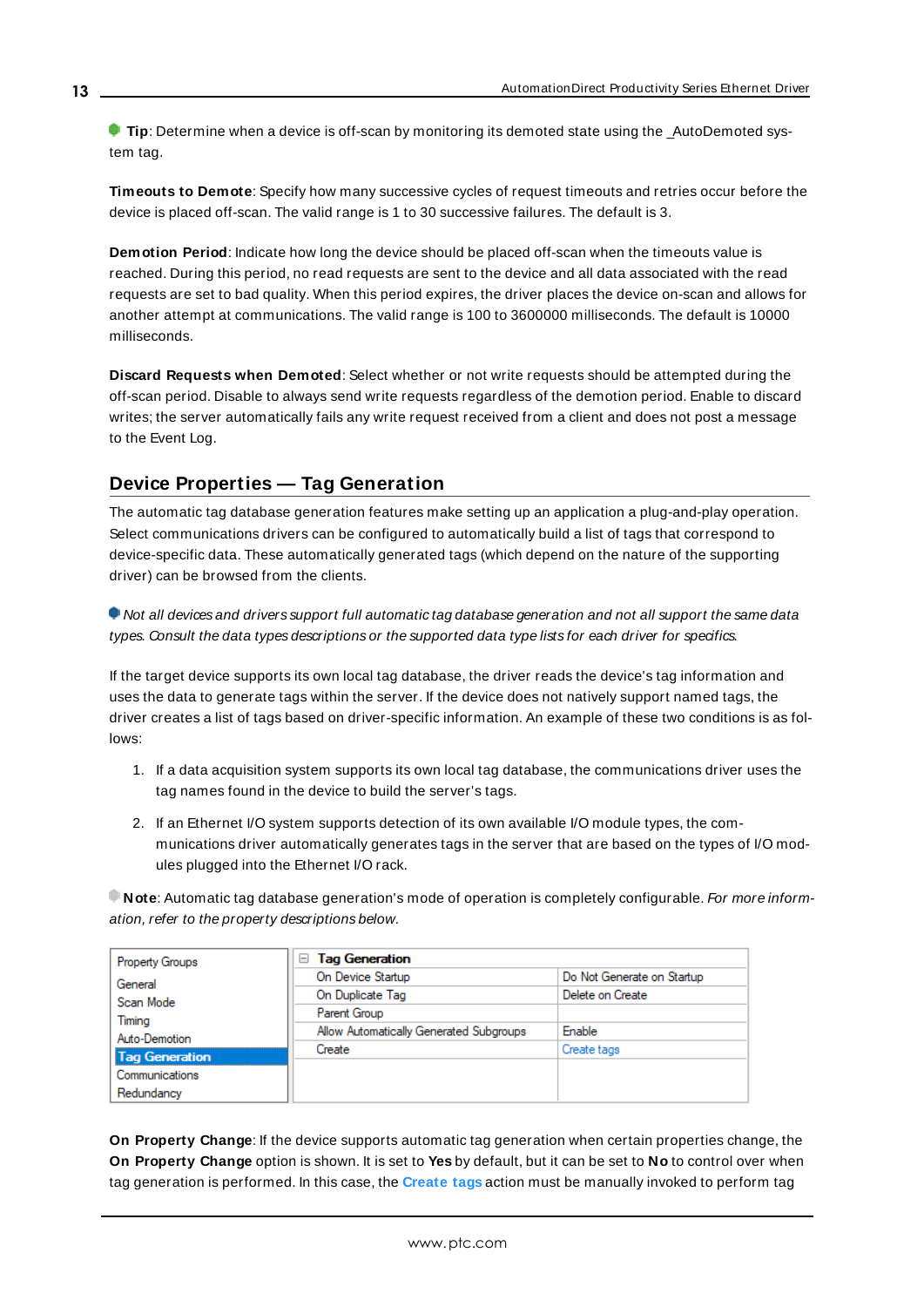<span id="page-13-4"></span>generation. To invoke via the Configuration API service, access /config/v1/project/channels/{name}/devices/ {name}/services/TagGeneration.

<span id="page-13-2"></span>**On Device Startup**: Specify when OPC tags are automatically generated. Descriptions of the options are as follows:

- <span id="page-13-1"></span><sup>l</sup> **Do Not Generate on Startup**: This option prevents the driver from adding any OPC tags to the tag space of the server. This is the default setting.
- <sup>l</sup> **Always Generate on Startup**: This option causes the driver to evaluate the device for tag information. It also adds tags to the tag space of the server every time the server is launched.
- <sup>l</sup> **Generate on First Startup**: This option causes the driver to evaluate the target device for tag information the first time the project is run. It also adds any OPC tags to the server tag space as needed.

**Note**: When the option to automatically generate OPC tags is selected, any tags that are added to the server's tag space must be saved with the project. Users can configure the project to automatically save from the **Tools** | **Options** menu.

<span id="page-13-3"></span>**On Duplicate Tag**: When automatic tag database generation is enabled, the server needs to know what to do with the tags that it may have previously added or with tags that have been added or modified after the communications driver since their original creation. This setting controls how the server handles OPC tags that were automatically generated and currently exist in the project. It also prevents automatically generated tags from accumulating in the server.

For example, if a user changes the I/O modules in the rack with the server configured to **Always Generate on Startup**, new tags would be added to the server every time the communications driver detected a new I/O module. If the old tags were not removed, many unused tags could accumulate in the server's tag space. The options are:

- <span id="page-13-0"></span>**• Delete on Create**: This option deletes any tags that were previously added to the tag space before any new tags are added. This is the default setting.
- <span id="page-13-5"></span><sup>l</sup> **Overwrite as Necessary**: This option instructs the server to only remove the tags that the communications driver is replacing with new tags. Any tags that are not being overwritten remain in the server's tag space.
- **Do** not Overwrite: This option prevents the server from removing any tags that were previously generated or already existed in the server. The communications driver can only add tags that are completely new.
- <sup>l</sup> **Do not Overwrite, Log Error**: This option has the same effect as the prior option, and also posts an error message to the server's Event Log when a tag overwrite would have occurred.

**Note:** Removing OPC tags affects tags that have been automatically generated by the communications driver as well as any tags that have been added using names that match generated tags. Users should avoid adding tags to the server using names that may match tags that are automatically generated by the driver.

<span id="page-13-6"></span>**Parent Group**: This property keeps automatically generated tags from mixing with tags that have been entered manually by specifying a group to be used for automatically generated tags. The name of the group can be up to 256 characters. This parent group provides a root branch to which all automatically generated tags are added.

**Allow Automatically Generated Subgroups**: This property controls whether the server automatically creates subgroups for the automatically generated tags. This is the default setting. If disabled, the server gen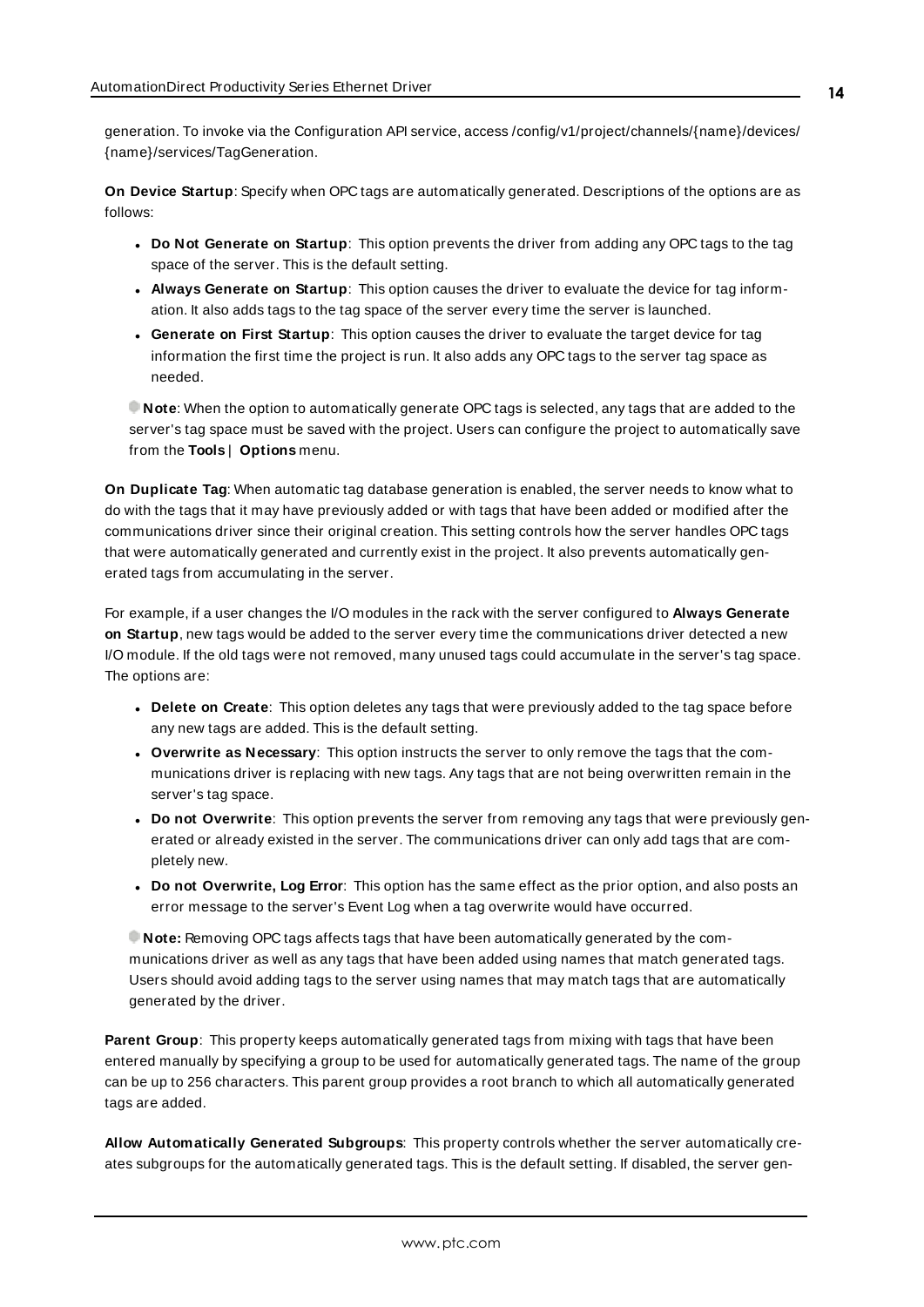<span id="page-14-3"></span>erates the device's tags in a flat list without any grouping. In the server project, the resulting tags are named with the address value. For example, the tag names are not retained during the generation process. **Note**: If, as the server is generating tags, a tag is assigned the same name as an existing tag, the system automatically increments to the next highest number so that the tag name is not duplicated. For example, if the generation process creates a tag named "AI22" that already exists, it creates the tag as "AI23" instead.

<span id="page-14-4"></span>**Create**: Initiates the creation of automatically generated OPC tags. If the device's configuration has been modified, **Create tags** forces the driver to reevaluate the device for possible tag changes. Its ability to be accessed from the System tags allows a client application to initiate tag database creation. **Note**: **Create tags** is disabled if the Configuration edits a project offline.

### <span id="page-14-0"></span>**Device Properties — Communication**

| $\Box$<br>Communication |     |
|-------------------------|-----|
| Port N<br><b>Imher</b>  | 501 |
|                         |     |

**Port Number:** This property is used to specify the port number. The default setting is 502.

<span id="page-14-1"></span>**Note:** The default communication protocol is MODBUS® TCP/IP.

### **Device Properties — Data Handling**

| $\Box$ Data Handling |        |
|----------------------|--------|
| First Word High      | Enable |

**First Word High:** In an AutomationDirect Productivity Series Ethernet device, the addresses of two consecutive registers are used for 32-bit data types. When this option is enabled, the driver will assume the first word is high for the 32-bit value. When this option is disabled, the driver will assume that the first word is low for the 32-bit value. The default setting is enabled.

### <span id="page-14-2"></span>**Device Properties — Tag Import File Path**

| $\Box$ Tag Import File Path |  |
|-----------------------------|--|
| Tag Import File             |  |

**Tag Import File:** This property specifies the exact location of the tag import file. The "\* .csv" file must be created in the Productivity Suite Programming Software. The tag import file will be used by the Automatic Tag Database Generation feature to create the tag database. All tags will be imported and expanded according to their respective data types.

**Note:** For more information, refer to **Automatic Tag Database [Generation](#page-16-0)**.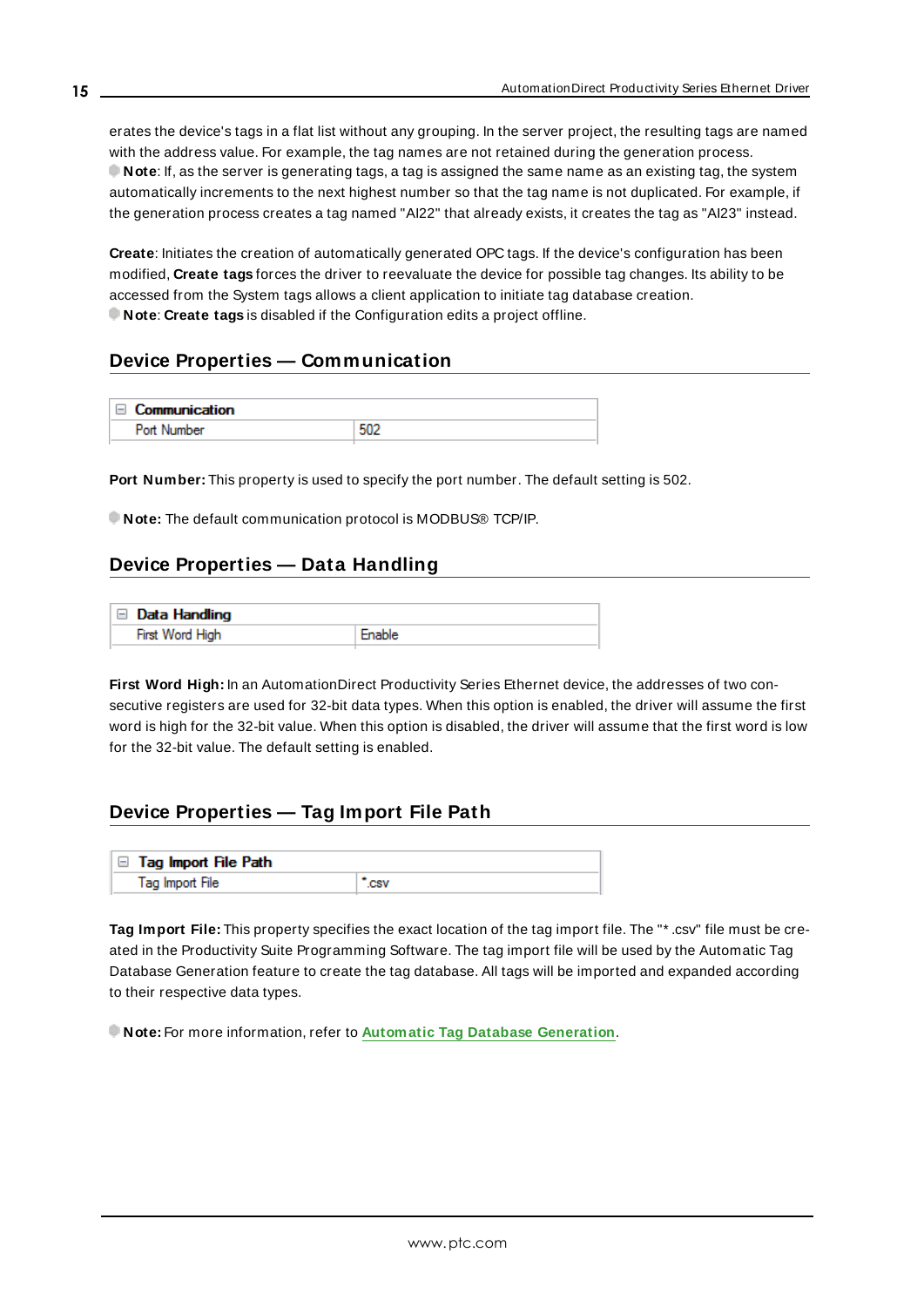### <span id="page-15-0"></span>**Device Properties — Redundancy**

| <b>Property Groups</b>                                 | Redundancy<br>$=$      |                                    |
|--------------------------------------------------------|------------------------|------------------------------------|
| General                                                | Secondary Path         | <b>Channel Device1</b><br>$\cdots$ |
| Scan Mode<br>Timing<br>Auto-Demotion<br>Tag Generation | <b>Operating Mode</b>  | Switch On Failure                  |
|                                                        | Monitor Item           |                                    |
|                                                        | Monitor Interval (s)   | 300                                |
|                                                        | Return to Primary ASAP | Yes                                |
| <b>Tag Import Settings</b>                             |                        |                                    |
| Redundancy                                             |                        |                                    |

Redundancy is available with the Media-Level Redundancy Plug-In.

Consult the website, a sales representative, or the **user [manual](https://www.kepware.com/getattachment/35461efd-b53a-4219-a109-a89fad20b230/media-level-redundancy-manual.pdf)** for more information.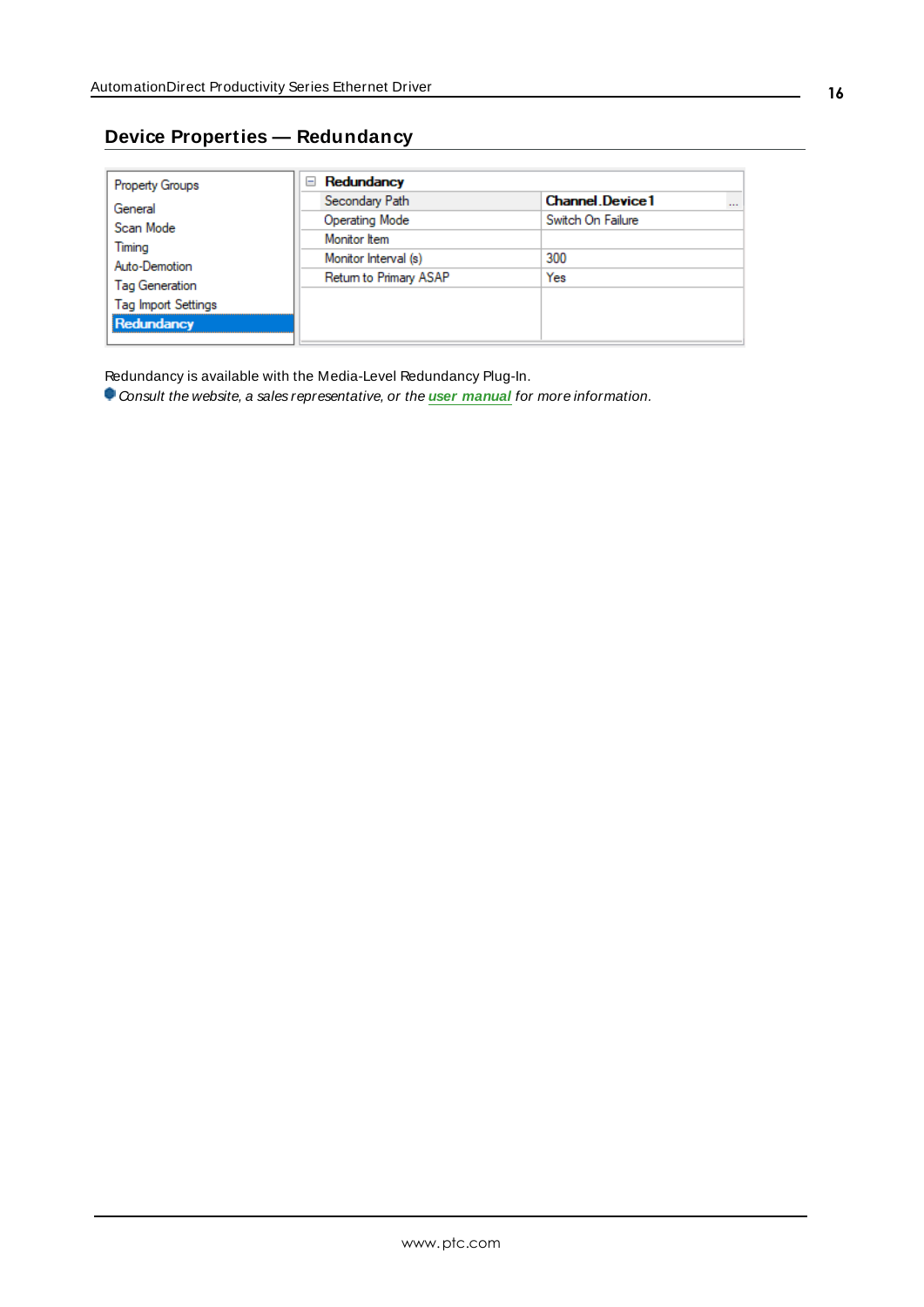### <span id="page-16-0"></span>**Automatic Tag Database Generation**

The AutomationDirect Productivity Series Ethernet Driver supports the OPC server's Automatic Tag Database Generation feature, which allows the driver to automatically create tags that access data points used in a device configuration. The OPC server uses the tag import file to create the tag database. The tag import file (\* .csv) must be created in the Productivity Suite Programming Software. For more information, refer to **Tag [Import](#page-14-2) File Path**.

For information on using automatic tag database generation, refer to the following instructions.

1. In the OPC server project, right-click on the device and then select **Properties**.



2. Next, open the **Tag Import File Path** property group.

| Property Groups             | Tag Import File Path<br>$\equiv$ |                        |          |
|-----------------------------|----------------------------------|------------------------|----------|
| General                     | Tag Import File                  | $\cdot$ <sub>csv</sub> | $\cdots$ |
| Scan Mode                   |                                  |                        |          |
| Timing                      |                                  |                        |          |
| Auto-Demotion               |                                  |                        |          |
| <b>Tag Generation</b>       |                                  |                        |          |
| Communication               |                                  |                        |          |
| Data Handling               |                                  |                        |          |
| <b>Tag Import File Path</b> |                                  |                        |          |
| Redundancy                  |                                  |                        |          |
|                             |                                  |                        |          |

3. Click **Browse** to locate the folder containing the import file (\* .csv).

**Note:** Productivity Software Suite Versions 1.4 to 1.9 add a field to exported .csv files that is not supported and causes tag import to fail. To use these files, delete the last field or column. The modified .csv file can be imported. Starting with version 1.10 2 files are created with basic and extended appended to the file name. The \_basic file is correctly formatted to be used for Auto Tag Generation.

4. Next, select the import file and then click **OK** to start the import and tag generation process.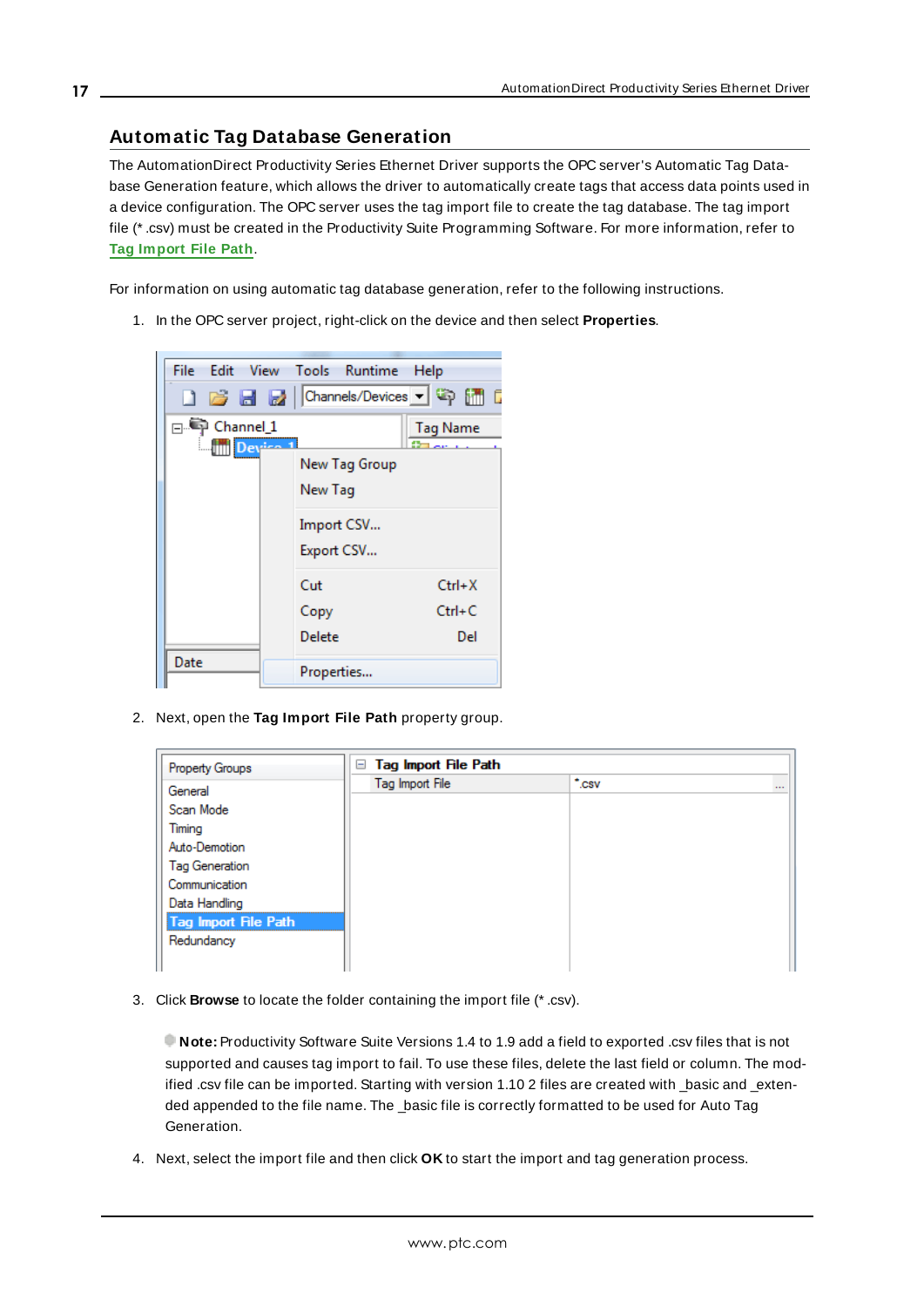5. The OPC server's Event Log will show when the tag generation process started, any errors that occurred during processing, and when the process completed.

**Note:** For more information, refer "Automatic Tag Database Generation" in the server help documentation.

### **See Also:**

**Exporting a CSV File from [Productivity](#page-33-0) Suite**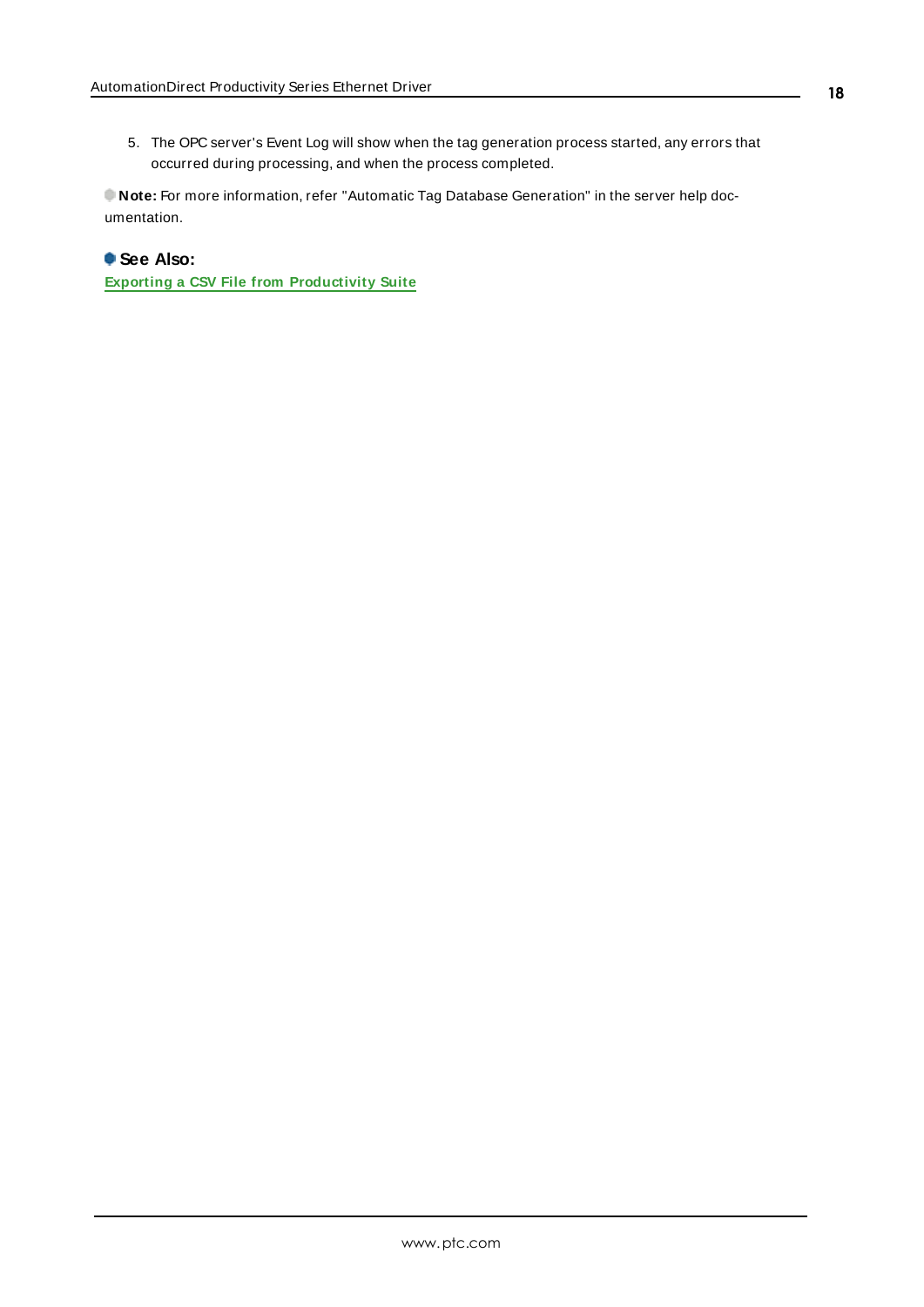### <span id="page-18-0"></span>**Optimizing Communications**

The AutomationDirect Productivity Series Ethernet Driver has been designed to provide the best performance with the least amount of impact on the system's overall performance. While the AutomationDirect Productivity Series Ethernet Driver is fast, there are a couple of guidelines that can be used to optimize the application and gain maximum performance.

This server refers to communications protocols like AutomationDirect Productivity Series Ethernet Driver as a channel. Each channel defined in the application represents a separate path of execution in the server. Once a channel has been defined, a series of devices must then be defined under that channel. Each of these devices represents a single controller from which data will be collected. While this approach to defining the application will provide a high level of performance, it won't take full advantage of the AutomationDirect Productivity Series Ethernet Driver or the network. An example of how the application may appear when configured using a single channel is shown below.



Each device appears under a single channel. In this configuration, the driver must move from one device to the next as quickly as possible to gather information at an effective rate. As more devices are added or more information is requested from a single device, the overall update rate begins to suffer.

If the AutomationDirect Productivity Series Ethernet Driver could only define one single channel, then the example shown above would be the only option available; however, the AutomationDirect Productivity Series Ethernet Driver can define up to 256 devices per channel. Using multiple channels distributes the data collection workload by simultaneously issuing multiple requests to the network. An example of how the same application may appear when configured using multiple channels to improve performance is shown below.



Each device can be defined under its own channel. In this configuration, a single path of execution is dedicated to the task of gathering data from each device. If the application has 100 or fewer devices, it can be optimized exactly how it is shown here.

The performance will improve even if the application has more than 100devices. While fewer devices may be ideal, the application will benefit from additional channels. Although spreading the device load across all channels will cause the server to move from device to device again, it can now do so with far less devices to process on a single channel.

**See Also: Data [Handling](#page-14-1)**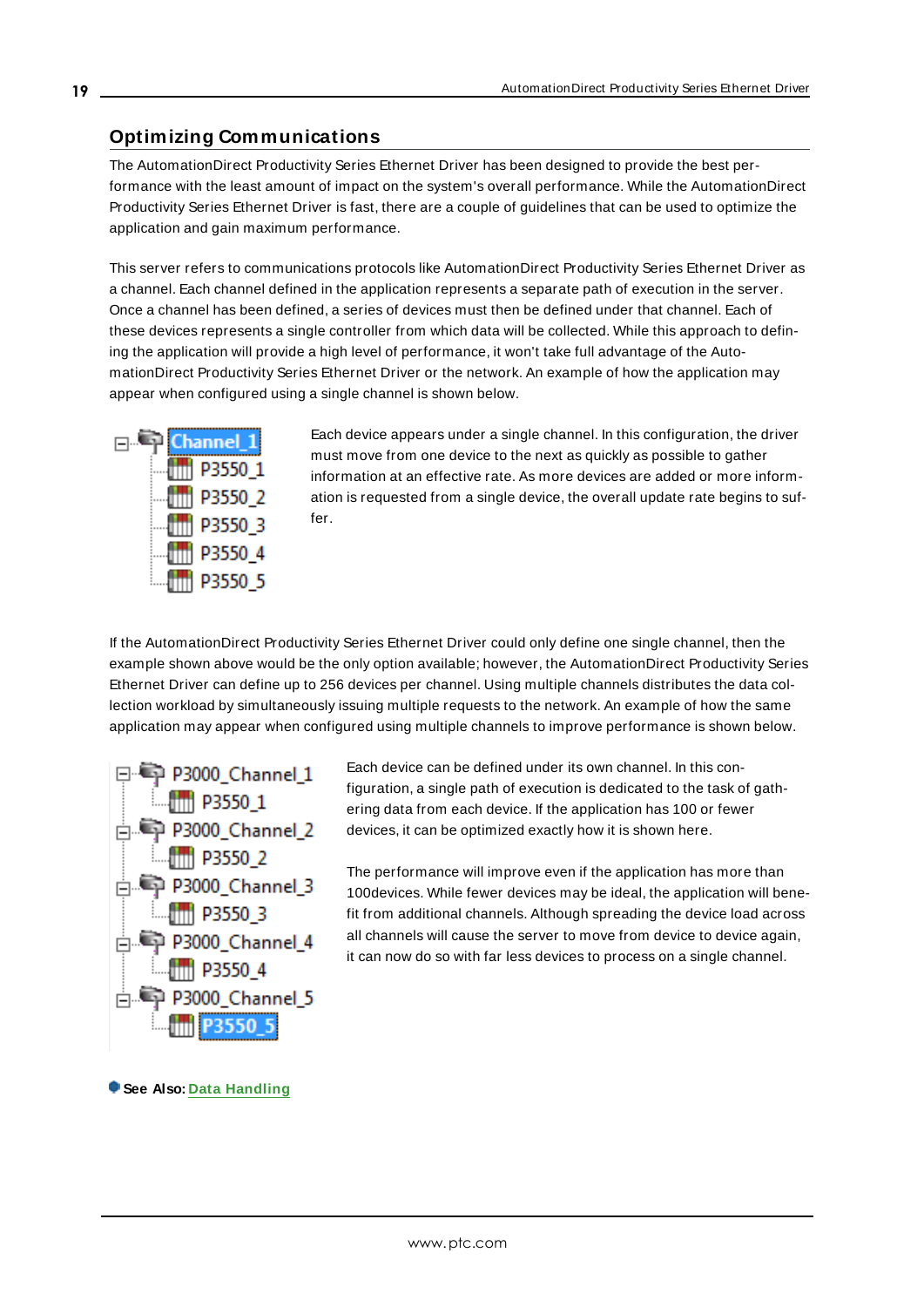## <span id="page-19-0"></span>**Data Types Description**

| Data Type    | <b>Description</b>                                                                                                                                            |
|--------------|---------------------------------------------------------------------------------------------------------------------------------------------------------------|
| Boolean      | Single bit.                                                                                                                                                   |
|              | Unsigned 8-bit value.                                                                                                                                         |
| <b>Byte</b>  | bit 0 is the low bit.                                                                                                                                         |
|              | bit 7 is the high bit.                                                                                                                                        |
|              | Unsigned 16-bit value.                                                                                                                                        |
| Word         |                                                                                                                                                               |
|              | bit 0 is the low bit.                                                                                                                                         |
|              | bit 15 is the high bit.                                                                                                                                       |
|              | Signed 16-bit value.                                                                                                                                          |
| Short        | bit 0 is the low bit.                                                                                                                                         |
|              | bit 14 is the high bit.                                                                                                                                       |
|              | bit 15 is the sign bit.                                                                                                                                       |
|              | Unsigned 32-bit value.                                                                                                                                        |
| <b>DWord</b> |                                                                                                                                                               |
|              | bit 0 is the low bit.<br>bit 31 is the high bit.                                                                                                              |
|              |                                                                                                                                                               |
|              | Signed 32-bit value.                                                                                                                                          |
| Long         | bit 0 is the low bit.                                                                                                                                         |
|              | bit 30 is the high bit.                                                                                                                                       |
|              | bit 31 is the sign bit.                                                                                                                                       |
|              | Two byte packed BCD.                                                                                                                                          |
| <b>BCD</b>   |                                                                                                                                                               |
|              | Value range is 0-9999. Behavior is undefined for values beyond this range.                                                                                    |
| <b>LBCD</b>  | Four byte packed BCD.                                                                                                                                         |
|              | Value range is 0-99999999. Behavior is undefined for values beyond this range.                                                                                |
|              | 32-bit floating point value.                                                                                                                                  |
| <b>Float</b> |                                                                                                                                                               |
|              | The driver interprets two consecutive registers as a floating point value by making the<br>second register the high word and the first register the low word. |
|              |                                                                                                                                                               |
| String       | Null terminated ASCII string.                                                                                                                                 |
|              | Support includes HiLo LoHi byte order selection.                                                                                                              |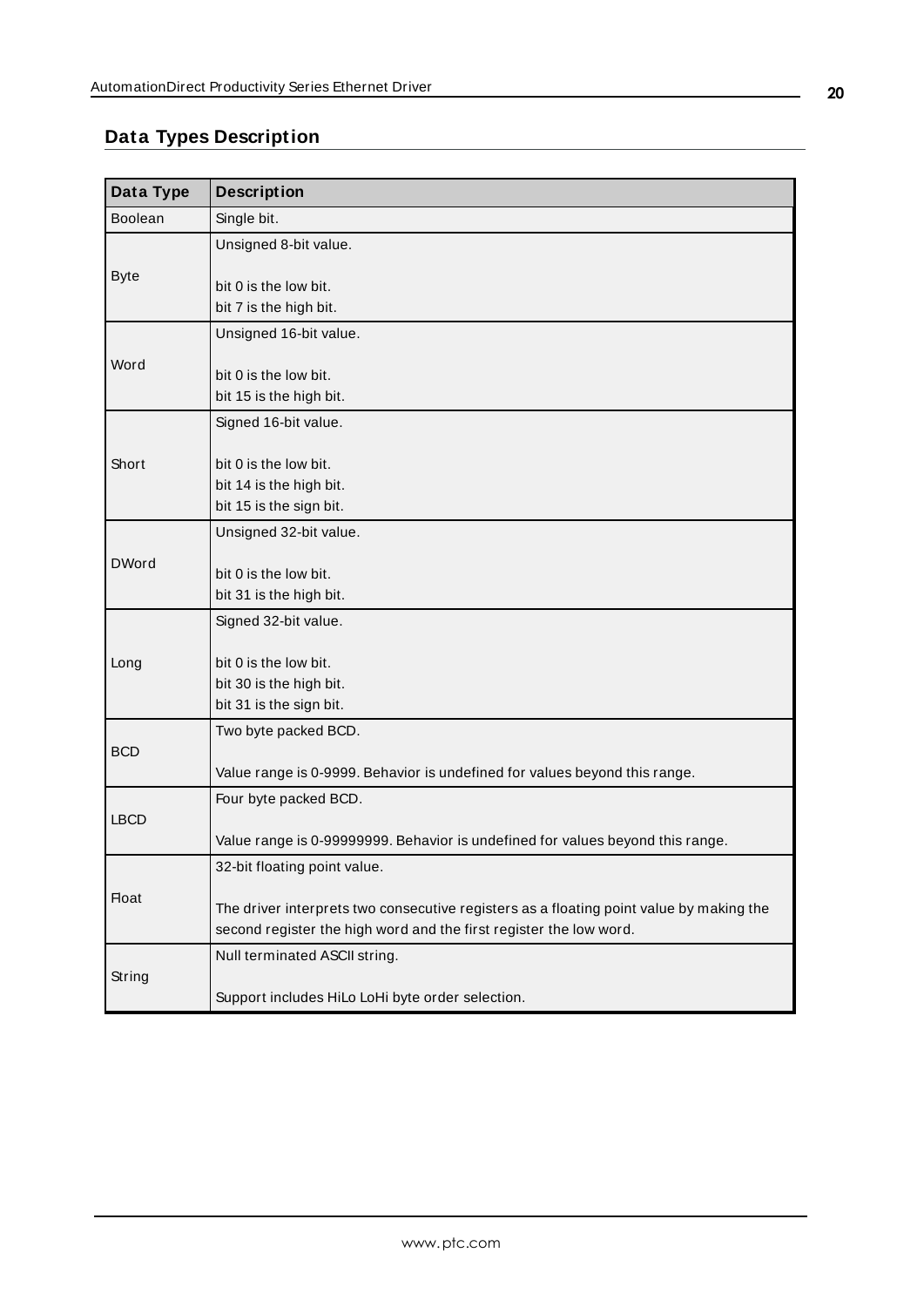### <span id="page-20-0"></span>**Address Descriptions**

The default data types are shown in **bold**.

### **System Index Addresses**

| Device Type              | Range                               | Data<br><b>Type</b> | <b>Access</b> |
|--------------------------|-------------------------------------|---------------------|---------------|
| Analog Input Float 32    | AIF32-00.00.00.01-AIF32-99.05.15.32 | <b>Float</b>        | Read Only     |
| Analog Input Signed 32   | AIS32-00.00.00.01-AIS32-99.05.15.32 | Long                | Read Only     |
| Analog Output Float 32   | AOF32-00.00.00.01-AOF32-99.05.15.32 | <b>Float</b>        | Read/Write    |
| Analog Output Signed 32  | AOS32-00.00.00.01-AOS32-99.05.15.32 | Long                | Read/Write    |
| Discrete Inputs          | DI-00.00.00.01-DI-99.05.15.128      | <b>Boolean</b>      | Read Only     |
| Discrete Outputs         | DO-00.00.00.01-DO-99.05.15.128      | <b>Boolean</b>      | Read/Write    |
| l I/O Module Status Bits | MST-00.00.00.01-MST-99.05.15.128    | <b>Boolean</b>      | Read Only     |

### **Continuous Addresses**

| <b>Device Type</b>        | Range                         | Data<br><b>Type</b> | <b>Access</b> |
|---------------------------|-------------------------------|---------------------|---------------|
| Internal BCD 16           | BCD16-000001-BCD16-999999     | <b>BCD</b>          | Read/Write    |
| Internal BCD 32           | BCD32-000001-BCD32-999999     | <b>LBCD</b>         | Read/Write    |
| <b>Internal Bits</b>      | C-000001-C-999999             | <b>Boolean</b>      | Read/Write    |
| Internal Float 32         | F32-000001-F32-999999         | Float               | Read/Write    |
| Internal Unsigned 8       | US8-000001-US8-999999         | <b>Byte</b>         | Read/Write    |
| Internal Signed 16        | S16-000001-S16-999999         | <b>Short</b>        | Read/Write    |
| Internal Signed 32        | S32-000001-S32-999999         | Long                | Read/Write    |
| String                    | STR-000001:1-STR-999999:128   | String              | Read/Write    |
| System String             | SSTR-000001:1-SSTR-9999999:50 | String              | Read Only     |
| System Read Only Bit      | SBR-000001-SBR-999999         | <b>Boolean</b>      | Read Only     |
| System Read/Write Bit     | SBRW-000001-SBRW-999999       | <b>Boolean</b>      | Read/Write    |
| System Read Only Word     | SWR-000001-SWR-999999         | Word                | Read Only     |
| System Read/Write<br>Word | SWRW-000001-SWRW-999999       | Word                | Read/Write    |
| Internal Unsigned 16      | US16-000001-US16-999999       | Word                | Read/Write    |

### **One-Dimensional Array Elements**

| Device Type                             | Range                                     | Data<br>Type   | <b>Access</b> |
|-----------------------------------------|-------------------------------------------|----------------|---------------|
| 1 Dimensional Internal<br><b>BCD 16</b> | AR1BCD16-00001(1)-AR1BCD16-999999(65535)  | <b>BCD</b>     | Read/Write    |
| 1 Dimensional Internal<br><b>BCD 32</b> | AR1BCD32-00001(1)-AR1BCD32-999999 (65535) | <b>LBCD</b>    | Read/Write    |
| 1 Dimensional Internal                  | AR1C-000001(1)-AR1C-999999(65535)         | <b>Boolean</b> | Read/Write    |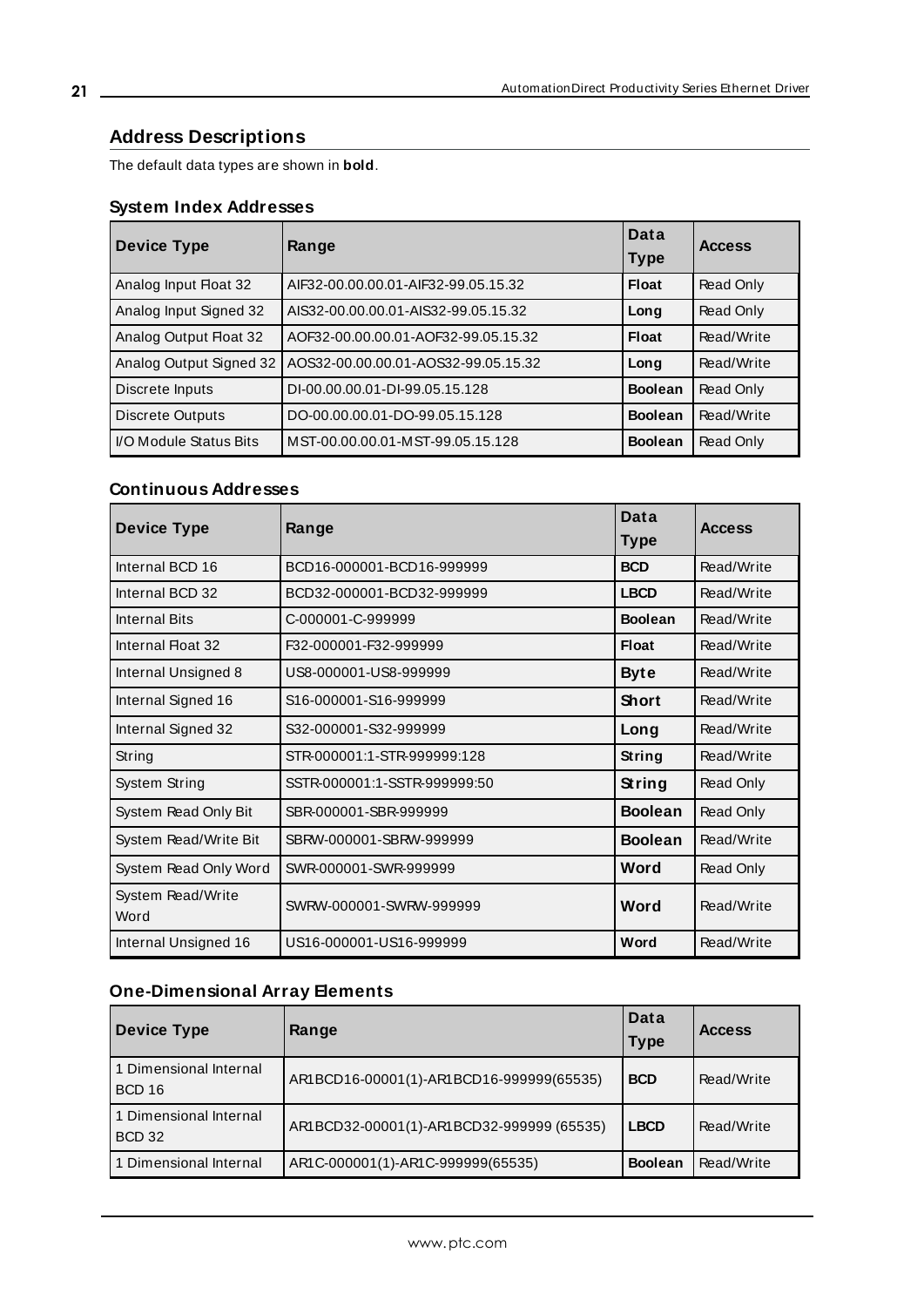| <b>Device Type</b>                    | Range                                      | Data<br><b>Type</b> | <b>Access</b> |
|---------------------------------------|--------------------------------------------|---------------------|---------------|
| <b>Bits</b>                           |                                            |                     |               |
| 1 Dimensional Internal<br>Float 32    | AR1F32-00001(1)-AR1F32-999999(65535)       | Float               | Read/Write    |
| 1 Dimensional Internal<br>Unsigned 8  | AR1US8-00001(1)-AR1US8-999999(65535)       | <b>Byte</b>         | Read/Write    |
| 1 Dimensional Signed 16               | AR1S16-00001(1)-AR1S16-999999(65535)       | <b>Short</b>        | Read/Write    |
| 1 Dimensional Signed 32               | AR1S32-00001(1)-AR1S32-999999(65535)       | Long                | Read/Write    |
| 1 Dimensional String                  | AR1STR-00001:1(1)-AR1STR-999999:128(65535) | String              | Read/Write    |
| 1 Dimensional Internal<br>Unsigned 16 | AR1US16-00001(1)-AR1US16-999999(65535)     | Word                | Read/Write    |

### **Two-Dimensional Array Elements**

| <b>Device Type</b>                         | Range                                                      | Data<br><b>Type</b> | <b>Access</b> |
|--------------------------------------------|------------------------------------------------------------|---------------------|---------------|
| 2 Dimensional Internal<br><b>BCD 16</b>    | AR2BCD16-00001(1),(1)-AR2BCD16-999999<br>(65535),(65535)   | <b>BCD</b>          | Read/Write    |
| 2 Dimensional Internal<br><b>BCD 32</b>    | AR2BCD32-00001(1),(1)-AR2BCD32-999999<br>(65535),(65535)   | <b>LBCD</b>         | Read/Write    |
| 2 Dimensional Internal<br><b>Bits</b>      | AR2C-000001(1),(1)-AR2C-999999 (65535),(65535)             | <b>Boolean</b>      | Read/Write    |
| 2 Dimensional Internal<br>Float 32         | AR2F32-00001(1),(1)-AR2F32-999999 (65535),<br>(65535)      | Float               | Read/Write    |
| 2 Dimensional Unsigned<br>Hex <sub>8</sub> | AR2US8-00001(1),(1)-AR2US8-999999 (65535),<br>(65535)      | <b>Byte</b>         | Read/Write    |
| 2 Dimensional Signed 16                    | AR2S16-00001(1),(1)-AR2S16-999999 (65535),<br>(65535)      | <b>Short</b>        | Read/Write    |
| 2 Dimensional Signed 32                    | AR2S32-00001(1),(1)-AR2S32-999999 (65535),<br>(65535)      | Long                | Read/Write    |
| 2 Dimensional String                       | AR2STR-00001:1(1),(1)-AR2STR-999999:128<br>(65535),(65535) | String              | Read/Write    |
| 2 Dimensional Internal<br>Unsigned 16      | AR2US16-00001(1),(1)-AR2US16-999999 (65535),<br>(65535)    | Word                | Read/Write    |

**See Also: [Ordering](#page-22-0) of Array Data**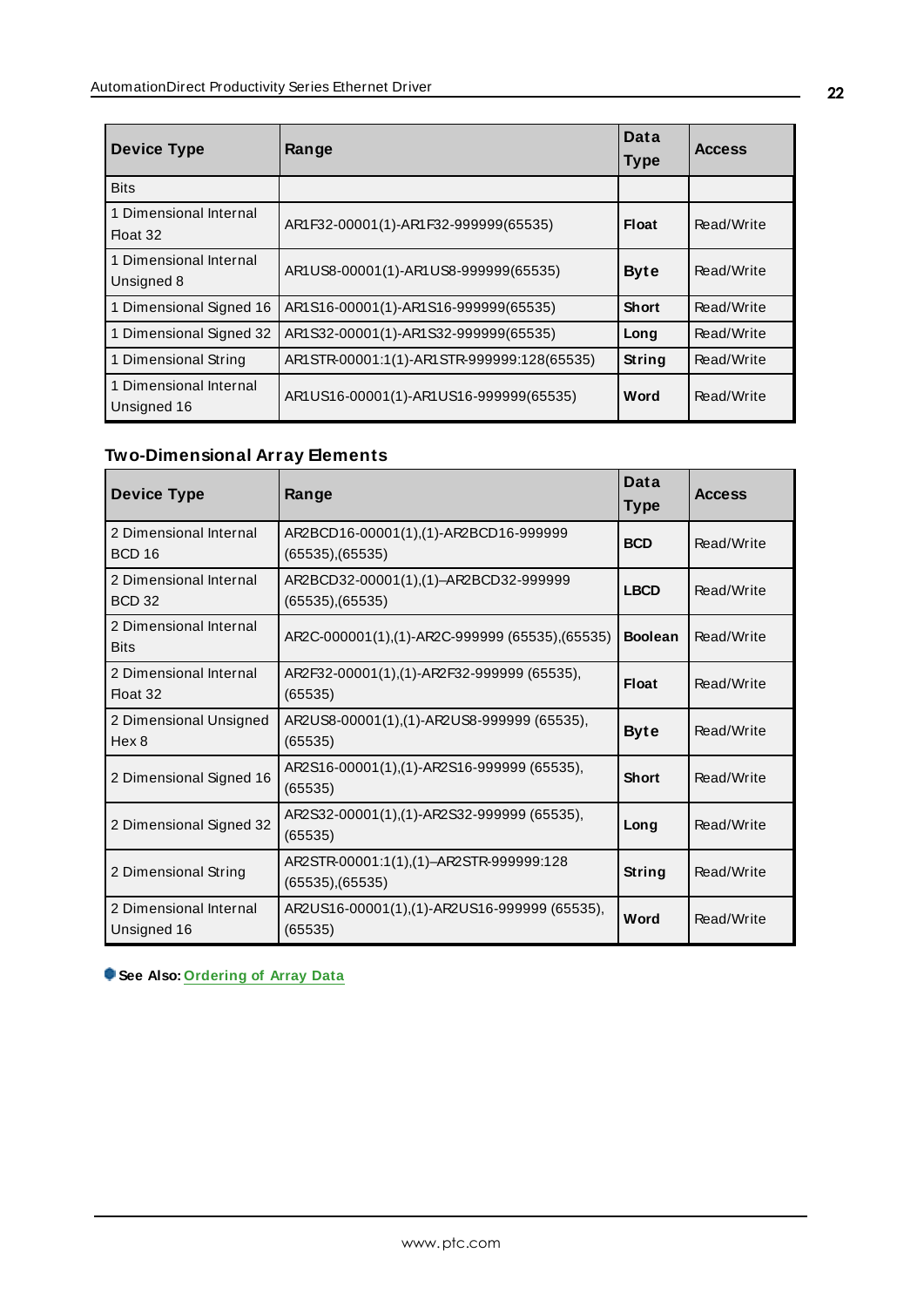### <span id="page-22-0"></span>**Ordering of Array Data**

#### **1. Dimensional Arrays - array [dim1]**

1 dimensional array data is passed to and from the controller in ascending order:

for  $(dim1=0; dim1< dim1$ <sub>max;</sub>  $dim1++)$ 

**Example:** 3 element array

array [0] array [1] array [2]

#### **2. Dimensional Arrays - array [dim1, dim2]**

2 dimensional array data is passed to and from the controller in ascending order:

for  $(dim1=0; dim1< dim1$ <sub>max;</sub>  $dim1++)$ for (dim2=0; dim2<dim2\_max; dim2++)

#### **Example:** 3X3 element array

array [0, 0] array [0, 1] array [0, 2] array [1, 0] array [1, 1] array [1, 2] array [2, 0] array [2, 1] array [2, 2]

### <span id="page-22-1"></span>**Address Formats**

### **Tag Names**

The default tag names are assigned when hardware is added. Tag names for I/O modules generally follow the AAAAA-B.C.D. Eformat, where:

- **.** AAAAA: Category.
- **B:** Base Group Number.
- <sup>l</sup> **C:** Base Number.
- **.** D: Slot Number.
- **E:** Point or Channel Number.

**Note:** For example, "DI-0.1.1.1" is Discrete Input P3-550.

#### **Category**

The category of data may also include the data type. Descriptions of the categories are as follows:

- <sup>l</sup> **Discrete I/O points:**"DI" is the Discrete Input Point. "DO" is the Discrete Output Point .
- **Boolean:** This category includes data items other than I/O points. For example, a blown fuse or outof-range error bits. "MST" is the Module Status.
- <sup>l</sup> **Analog points:** This category uses five digits. The first two digits designate the type of point and the last three digits describe the data type being used. "AIxxx" is the Analog Input Point. "AOxxx" is the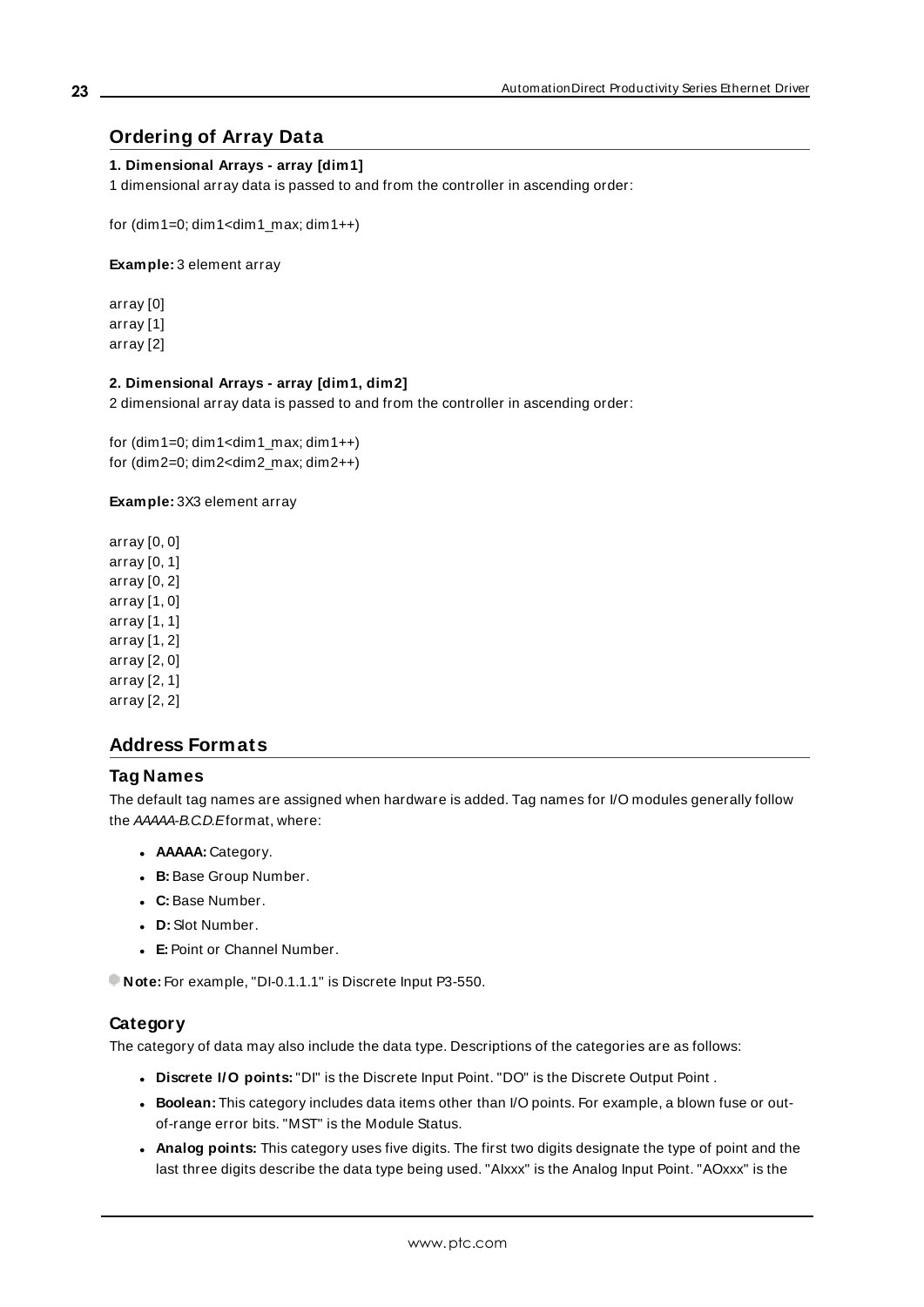Analog Output Point. "xxF32" is the Floating Point 32-bit data type. "xxS32" is the Signed 32-bit data type .

### **Base Group Number**

The base group number is where the module resides. For the P3-550, the base group is group 0.

### **Base Number**

The base number within the group is where the module resides. For the P3-550 or P3-RS, the base is base 1.

### **Slot Number**

The slot number in the base is where the module resides. The slot to the right of the CPU is slot 1.

### **Point or Channel Number**

If the tag name is for an I/O point of a module, this digit will be the channel number. If the tag name is for a status indication, this digit will differentiate them.

For example, a P3-16TRhas one fuse on both commons and a blown fuse indicator bit for each. Their default tag names are "MST-x.x.x.1" and "MST-x.x.x.2". "MST-x.x.x.1" is the blown fuse indicator for the fuse on the common of channels 1 through 8.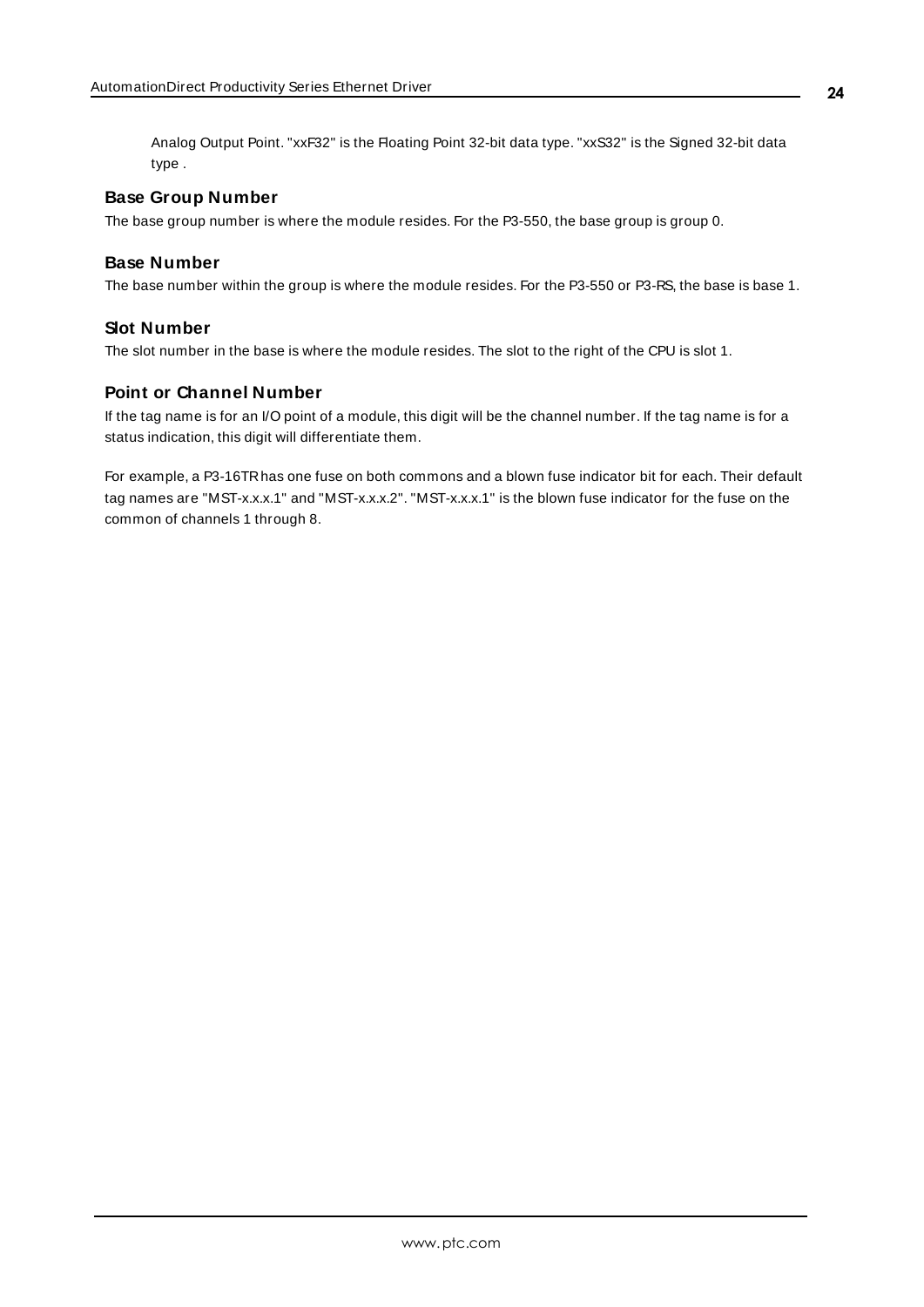### <span id="page-24-0"></span>**Error Descriptions**

The following error/warning messages may be generated. Click on the link for a description of the message.

### **Automatic Tag Database Generation Error Messages**

**Tag name <tag name> [encountered](#page-25-0) validation error and will not be imported.**

**Unable to [generate](#page-25-1) a tag database for device <device name>. Reason: Auto tag generation [cancelled.](#page-25-1)**

**Unable to [generate](#page-25-2) a tag database for device <device name>. Reason: Import file is invalid or [corrupt.](#page-25-2)**

**Unable to [generate](#page-26-0) a tag database for device <device name>. Reason: Import file not [found.](#page-26-0)**

**Unable to [generate](#page-26-1) a tag database for device <device name>. Reason: Low memory [resources.](#page-26-1)**

### **Driver Error Messages**

**Unable to bind to adapter: <network [adapter>.](#page-26-2) Connect failed. Winsock Err # <Error num[ber>.](#page-26-2)**

**Winsock [initialization](#page-27-0) failed (OSError = <error code>).**

**Winsock shut down failed [\(OSError](#page-27-1) = <error code>).**

**Winsock V1.1 or higher must be installed to use the [Productivity](#page-27-2) Series Ethernet device [driver.](#page-27-2)**

#### **Read Errors**

**Cannot read <tag count> items starting at tag <tag [address>:](#page-28-0) address does not exist in device [<device](#page-28-0) name>.**

**Cannot read <tag count> items starting at tag <tag [address>:](#page-28-1) device <device name> [returned](#page-28-1) error code <error code>.**

**Cannot read <tag count> items starting at tag <tag [address>:](#page-28-2) error receiving response frame from device [<device](#page-28-2) name>.**

**Cannot read <tag count> items starting at tag <tag [address>:](#page-28-3) System ID <System ID> does not exist in device [<device](#page-28-3) name>.**

**Cannot read <tag count> items starting at tag <tag [address>:](#page-29-0) value is invalid for data type <data type> in device [<device](#page-29-0) name>.**

**Cannot read tag <tag [address>:](#page-29-1) address does not exist in device <device name>.**

**Cannot read tag <tag [address>:](#page-29-2) device <device name> returned with error code <error [code>.](#page-29-2)**

**Cannot read tag <tag [address>:](#page-29-3) error receiving response frame from device <device [name>.](#page-29-3)**

**Cannot read tag <tag [address>:](#page-30-0) System ID <System ID> does not exist in device <device [name>.](#page-30-0)**

**Cannot read tag <tag [address>:](#page-30-1) value is invalid for data type <data type> in device [<device](#page-30-1) name>.**

### **Write Errors**

**Cannot write to tag <tag [address>:](#page-30-2) address does not exist in device <device name>.**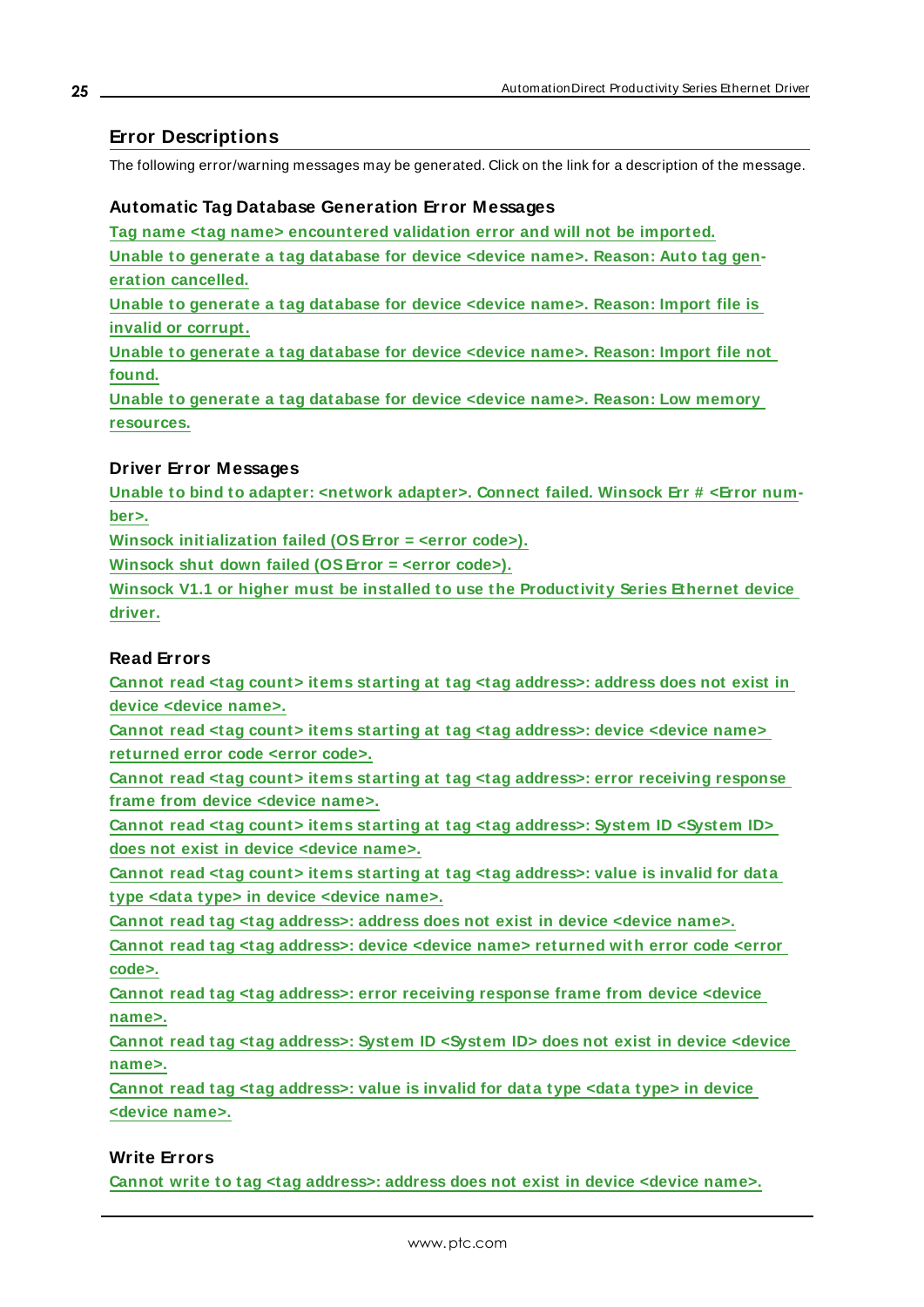**Cannot write to tag <tag [address>:](#page-30-3) device <device name> returned with error code <error [code>.](#page-30-3)**

**Cannot write to tag <tag [address>:](#page-31-0) error receiving response frame from device <device [name>.](#page-31-0)**

**Cannot write to tag <tag [address>:](#page-31-1) System ID <System ID> does not exist in device [<device](#page-31-1) name>.**

**Cannot write to tag <tag [address>:](#page-31-2) value is invalid for data type <data type> in device [<device](#page-31-2) name>.**

### **See Also:**

<span id="page-25-0"></span>**[M odbus](#page-32-0) Exception Codes**

### **Tag name <tag name> encountered validation error and will not be imported.**

#### **Error Type:**

Warning

#### **Possible Cause:**

The tag import file contains tag(s) that have invalid character(s). This error message will be returned for each tag that contains an invalid character.

#### **Solution:**

<span id="page-25-1"></span>Remove the invalid character(s).

### **Unable to generate a tag database for device <device name>. Reason: Auto tag generation cancelled.**

#### **Error Type:**

Warning

#### **Possible Cause:**

The Automatic Tag Generation process was cancelled.

#### **Solution:**

Retry the Automatic Tag Generation process.

#### **See Also:**

<span id="page-25-2"></span>**Automatic Tag Database [Generation](#page-16-0)**

### **Unable to generate a tag database for device <device name>. Reason: Import file is invalid or corrupt.**

**Error Type:** Warning

**Possible Cause:**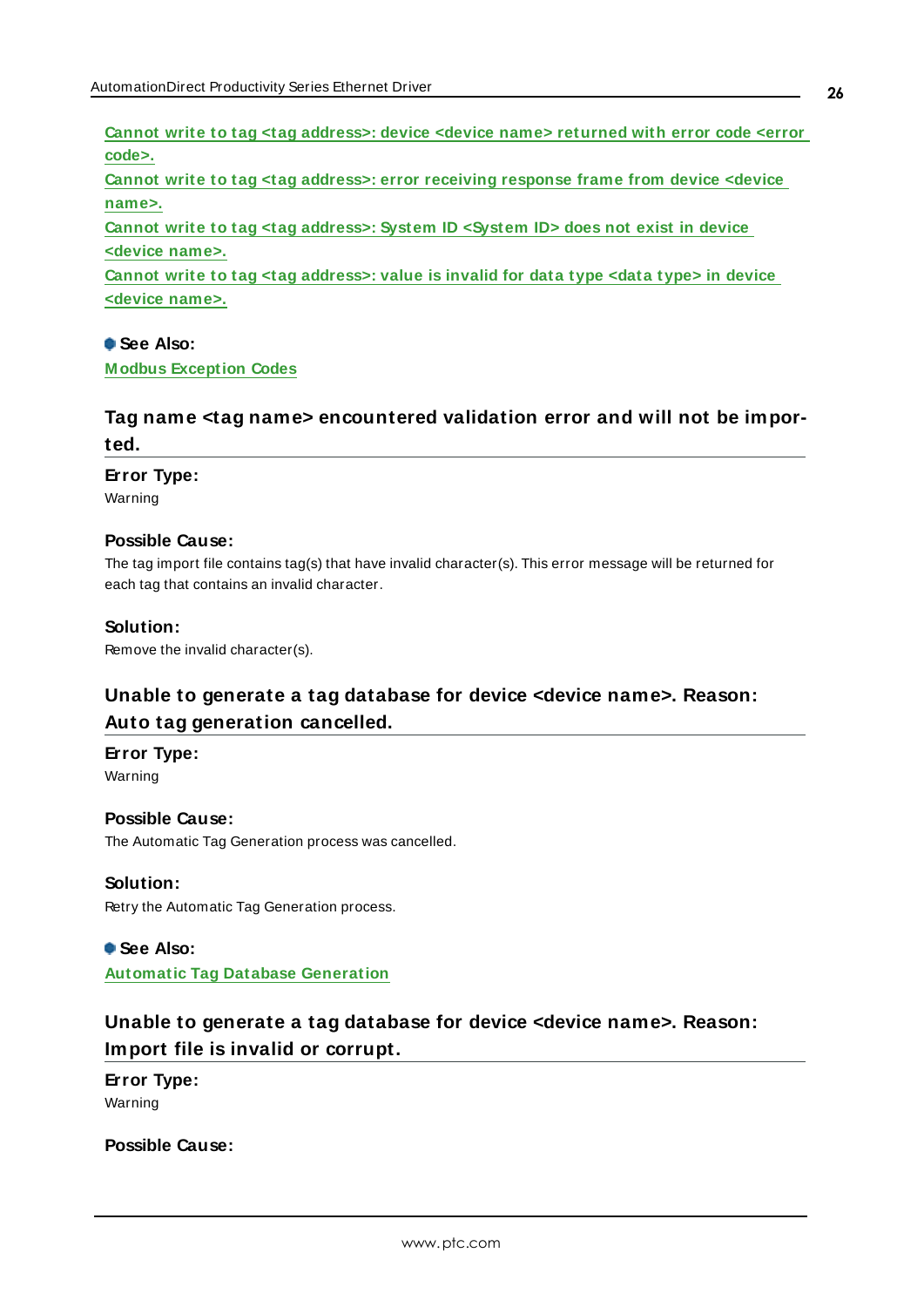- 1. The Tag Import File is a corrupt project file.
- 2. The .csv file was created with Productivity Software Suite Versions 1.4 to 1.9, which adds a field that in not supported for import.

#### **Solution:**

- 1. In the OPC server project, right-click on the device and then select **Properties** from the context menu. Next, click on the **Tag Import File Path** tab. Select a valid, properly formatted **Productivity Suite Programming Software Import File** or produce a new import file by retrying the tag export process in the application.
- 2. Delete the last field or column from the Versions 1.4 to 1.9 .csv file and try the import again.

#### **See Also:**

**Automatic Tag Database [Generation](#page-16-0) Exporting a CSV File from [Productivity](#page-33-0) Suite**

### <span id="page-26-0"></span>**Unable to generate a tag database for device <device name>. Reason: Import file not found.**

**Error Type:**

Warning

#### **Possible Cause:**

The Tag Import File could not be found.

#### **Solution:**

In the OPC server project, right-click on the device and then select **Properties** from the context menu. Next, click on the **Tag Import File Path** tab. Select a valid, properly formatted **Productivity Suite Programming Software Import File**, or produce a new import file by retrying the tag export process in the application.

### <span id="page-26-1"></span>**Unable to generate a tag database for device <device name>. Reason: Low memory resources.**

**Error Type:** Warning

#### **Possible Cause:**

Memory required for database generation could not be allocated. The process is cancelled.

#### **Solution:**

<span id="page-26-2"></span>Close unused applications and/or increase the amount of virtual memory and try again.

### **Unable to bind to adapter: <network adapter>. Connect failed. Winsock Err# <error number>.**

**Error Type:** Fatal

**Possible Cause:**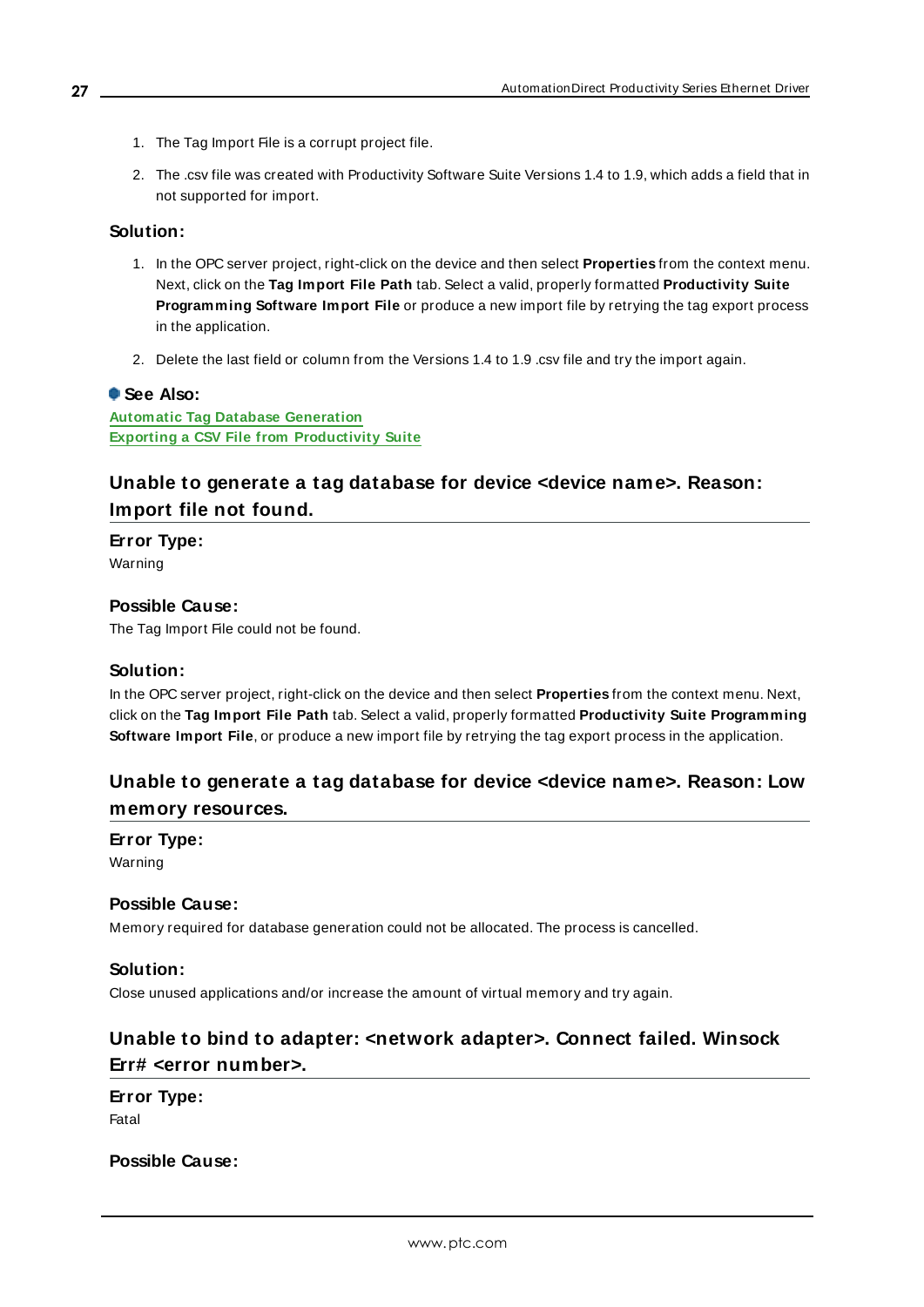- 1. The operating system could not find an unused port to use for communication with this device.
- 2. Network system failure, such as Winsock or network adapter failure.
- 3. Other applications have claimed all available ports (possible but unlikely).

### **Solution:**

- 1. Reboot the computer and check the network adapter.
- 2. Check for applications that could be causing conflicts and shut them down.

### <span id="page-27-0"></span>**Winsock initialization failed (OS Error = <OS error code>).**

#### **Error Type:**

Fatal

| <b>OS</b> Error | Indication                                                                                           | <b>Possible Solution</b>                                                            |
|-----------------|------------------------------------------------------------------------------------------------------|-------------------------------------------------------------------------------------|
| 10091           | Indicates that the underlying network sub-<br>system is not ready for network com-<br>munication.    | Wait a few seconds and restart the<br>driver.                                       |
| 10067           | Limit on the number of tasks supported<br>by the Windows Sockets implementation<br>has been reached. | Close one or more applications that may<br>be using Winsock and restart the driver. |

### <span id="page-27-1"></span>**Winsock shut down failed (OS Error =<OS error code>).**

#### **Error Type:**

Fatal

| <b>OS</b> Error | <b>Possible Solution</b>                                                                                          |
|-----------------|-------------------------------------------------------------------------------------------------------------------|
| 10036           | The network subsystem is still busy with unfinished processing. Wait a few seconds<br>and restart the driver.     |
| 10050           | The network subsystem has failed. Refer to the Network Administrator.                                             |
| 10093           | The network subsystem was not initialized before the shutdown was attempted.<br>Wait a few seconds and try again. |

### <span id="page-27-2"></span>**Winsock V1.1 or higher must be installed to use the Productivity Series Ethernet device driver.**

**Error Type:** Fatal

#### **Possible Cause:**

The version number of the Winsock DLL found on the system is less than 1.1.

#### **Solution:**

Upgrade Winsock to version 1.1 or higher.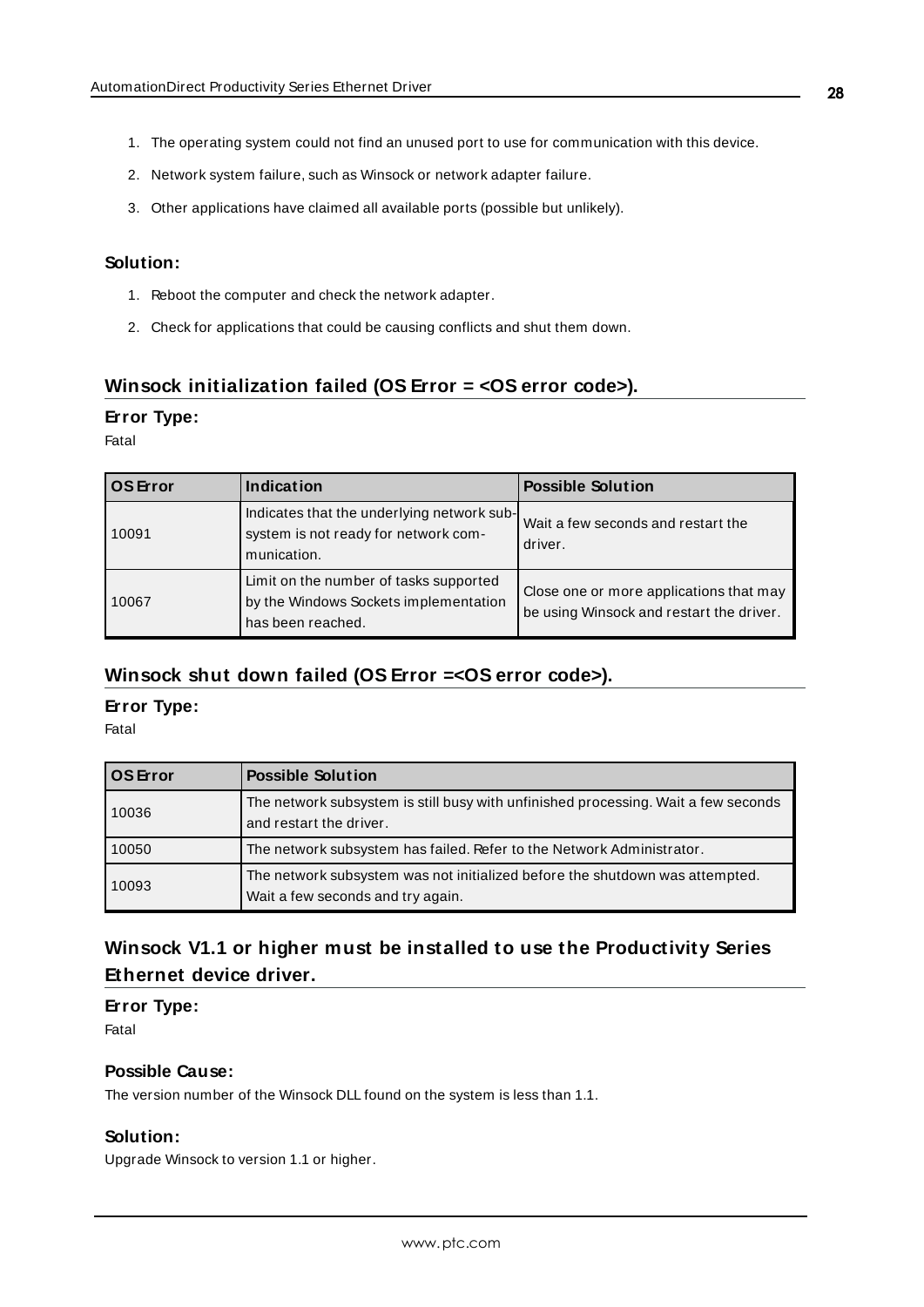### <span id="page-28-0"></span>**Cannot read <tag count> items starting at tag <tag address>: address does not exist in device <device name>.**

### **Error Type:**

Warning

### **Possible Cause:**

The PLC returned an error code of 0x02 (illegal data address) for a blocked Read transaction.

### **Solution:**

<span id="page-28-1"></span>Replace the current data address with one within the valid range (as listed in the device protocol).

### **Cannot read <tag count> items starting at tag <tag address>: device <device name> returned error code <error code>.**

### **Error Type:**

Warning

### **Possible Cause:**

The PLC has returned an error code.

### **Solution:**

<span id="page-28-2"></span>Refer to the list of error code descriptions located in the PLC's manual.

### **Cannot read <tag count> items starting at tag <tag address>: error receiving response frame from device <device name>.**

#### **Error Type:**

Warning

### **Possible Cause:**

The response frame received from the PLC contains an error.

#### **Solution:**

<span id="page-28-3"></span>Check the connection to the PLC and then resend the data.

### **Cannot read <tag count> items starting at tag <tag address>: System ID <System ID> does not exist in device <device name>.**

**Error Type:**

### Warning

### **Possible Cause:**

The PLC returned an error code of 0x01 (illegal function) for a blocked Read transaction.

#### **Solution:**

Replace the current System ID with a valid one (as listed in the device protocol).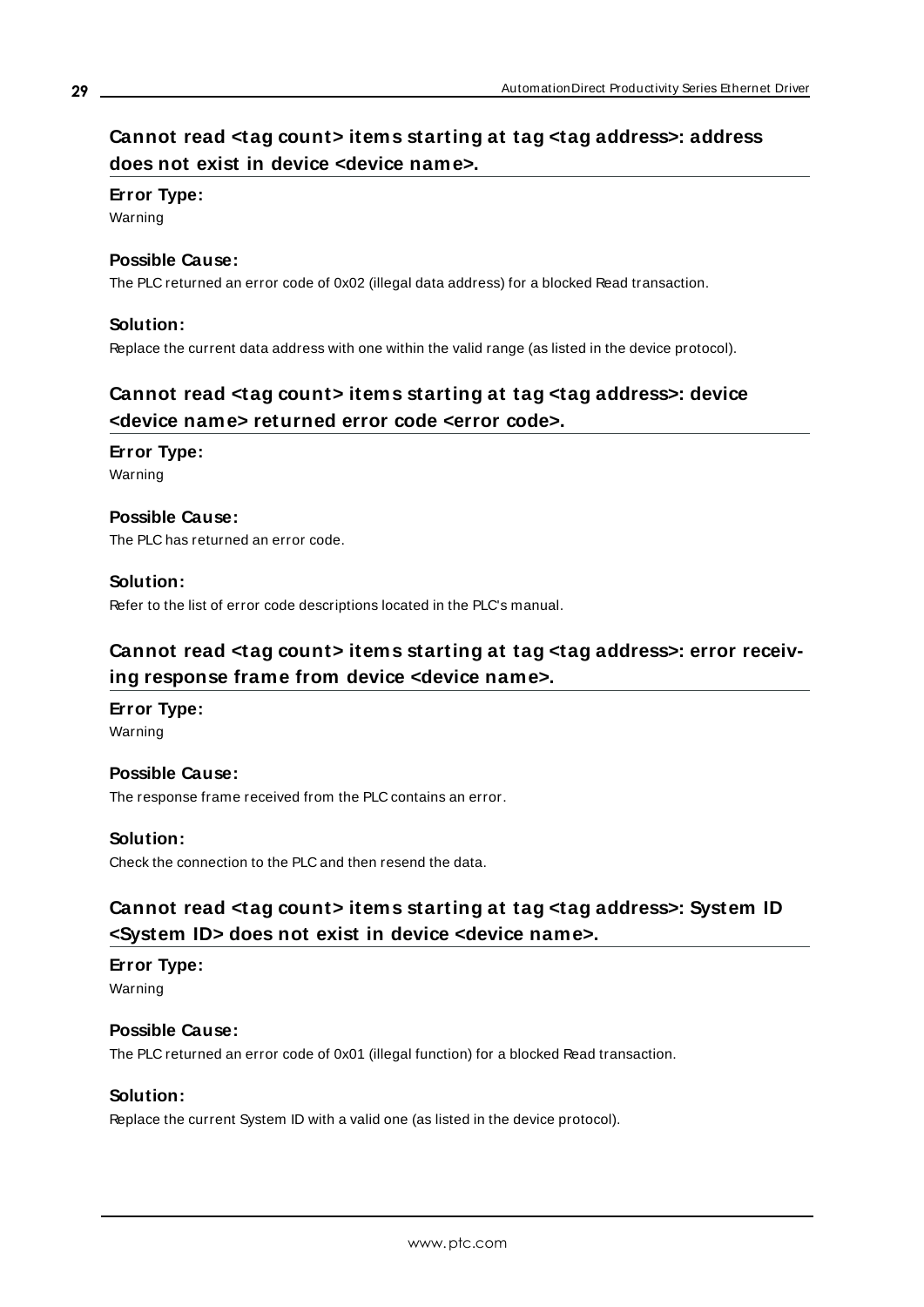### <span id="page-29-0"></span>**Cannot read <tag count> items starting at tag <tag address>: value is invalid for data type <data type> in device <device name>.**

#### **Error Type:**

Warning

#### **Possible Cause:**

The PLC returned an error code of 0x03 (illegal data value) for a blocked Read transaction.

#### **Solution:**

<span id="page-29-1"></span>Replace the current data with valid values (depending on the data type).

### **Cannot read tag <tag address>: address does not exist in device <device name>.**

#### **Error Type:**

Warning

#### **Possible Cause:**

The PLC returned an error code of 0x02 (illegal data address) for an unblocked Read transaction.

#### **Solution:**

<span id="page-29-2"></span>Replace the current data address with one within the valid range (as listed in the device protocol).

### **Cannot read tag <tag address>: device <device name> returned with error code <error code>.**

#### **Error Type:**

Warning

### **Possible Cause:** The PLC has returned an error code.

#### **Solution:**

<span id="page-29-3"></span>Refer to the list of error code descriptions located in the PLC's manual.

### **Cannot read tag <tag address>: error receiving response frame from device <device name>.**

**Error Type:** Warning

#### **Possible Cause:**

The response frame received from the PLC contains an error.

### **Solution:**

Check the connection to the PLC and then resend the data.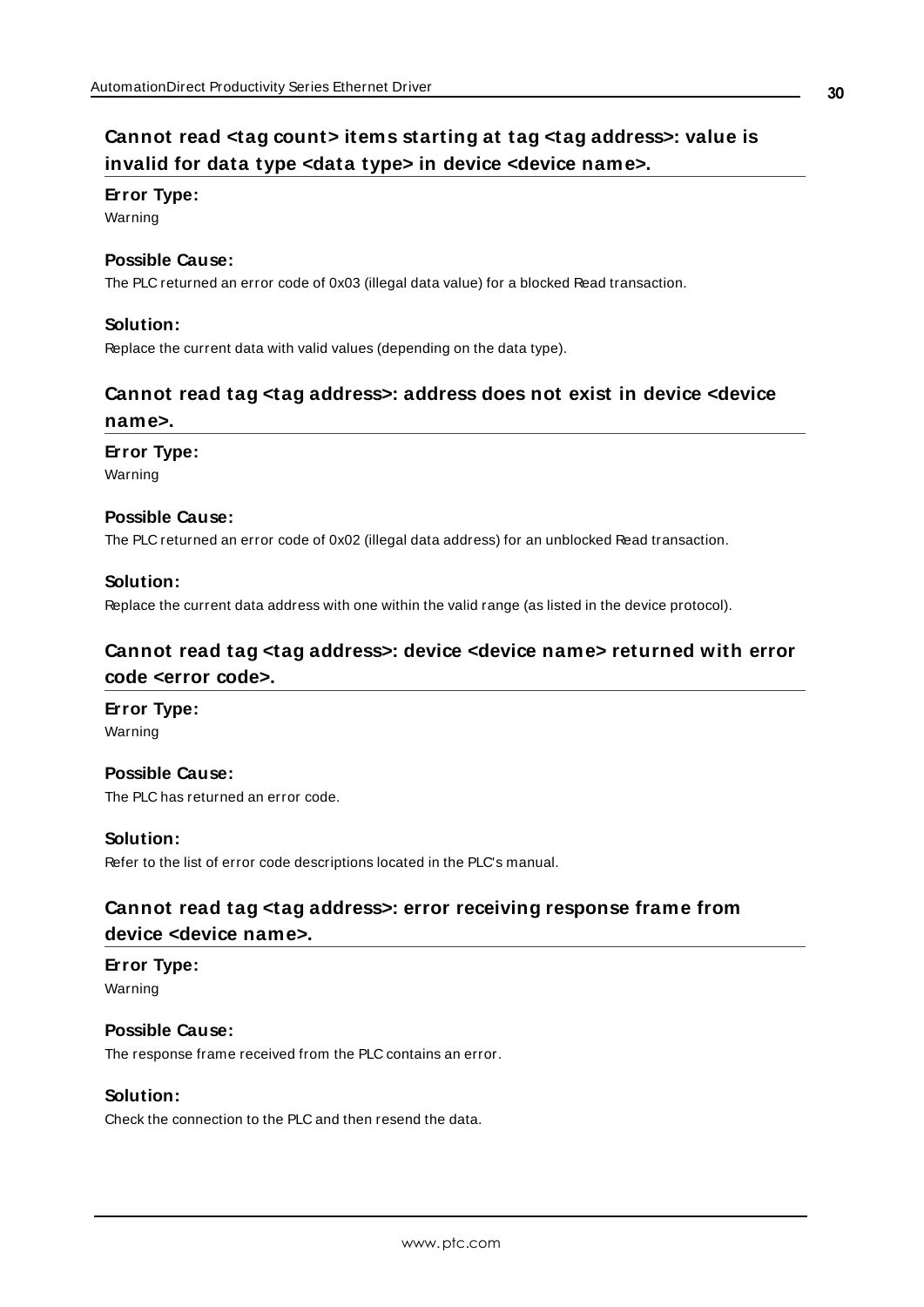### <span id="page-30-0"></span>**Cannot read tag <tag address>: System ID <System ID> does not exist in device <device name>.**

### **Error Type:**

Warning

### **Possible Cause:**

The PLC returned an error code of 0x01 (illegal function) for an unblocked Read transaction.

### **Solution:**

<span id="page-30-1"></span>Replace the current System ID with a valid one (as listed in the device protocol).

### **Cannot read tag <tag address>: value is invalid for data type <data type> in device <device name>.**

### **Error Type:**

Warning

### **Possible Cause:**

The PLC returned an error code of 0x03 (illegal data value) for an unblocked Read transaction.

### **Solution:**

<span id="page-30-2"></span>Replace the current data with valid values (depending on the data type).

### **Cannot write to tag <tag address>: address does not exist in device <device name>.**

#### **Error Type:**

Warning

### **Possible Cause:**

The PLC returned an error code of 0x02 (illegal data address) for a Write transaction.

### **Solution:**

<span id="page-30-3"></span>Replace the current data address with one within the valid range (as listed in the device protocol).

### **Cannot write to tag <tag address>: device <device name> returned with error code <error code>.**

#### **Error Type:** Warning

**Possible Cause:** The PLC has returned an error code.

### **Solution:**

Refer to the list of error code descriptions located in the PLC's manual.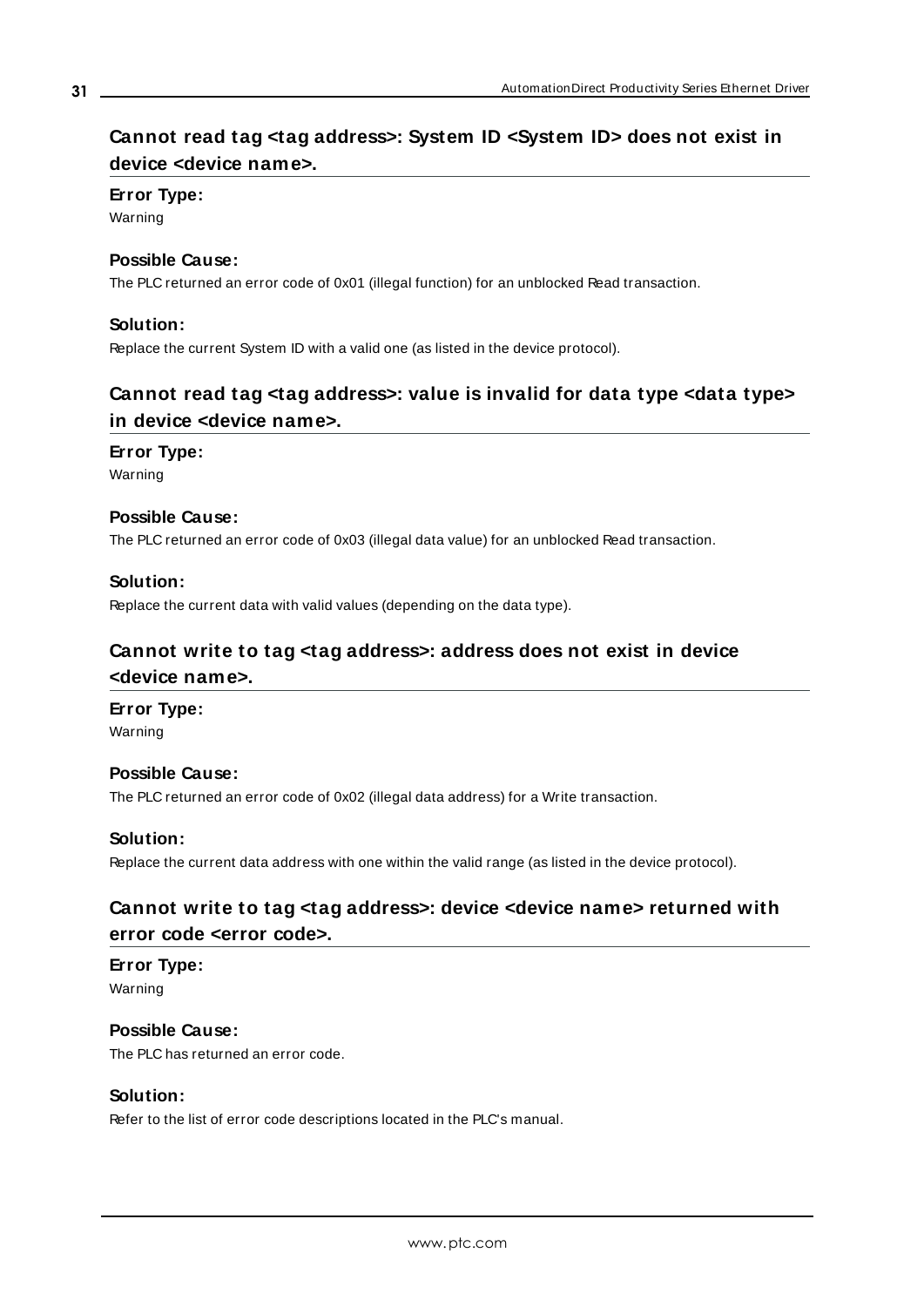### <span id="page-31-0"></span>**Cannot write to tag <tag address>: error receiving response frame from device <device name>.**

### **Error Type:**

Warning

### **Possible Cause:**

The response frame received from the PLC contains an error.

### **Solution:**

<span id="page-31-1"></span>Check the connection to the PLC and then resend the data.

### **Cannot write to tag <tag address>: System ID <System ID> does not exist in device <device name>.**

### **Error Type:**

Warning

### **Possible Cause:**

The PLC returned an error code of 0x01 (illegal function) for a Write transaction.

### **Solution:**

<span id="page-31-2"></span>Replace the current System ID with a valid one (as listed in the device protocol).

### **Cannot write to tag <tag address>: value is invalid for data type <data type> in device <device name>.**

### **Error Type:**

Warning

### **Possible Cause:**

The PLC returned an error code of 0x03 (illegal data value) for a Write transaction.

### **Solution:**

Replace the current data with valid values (depending on the data type).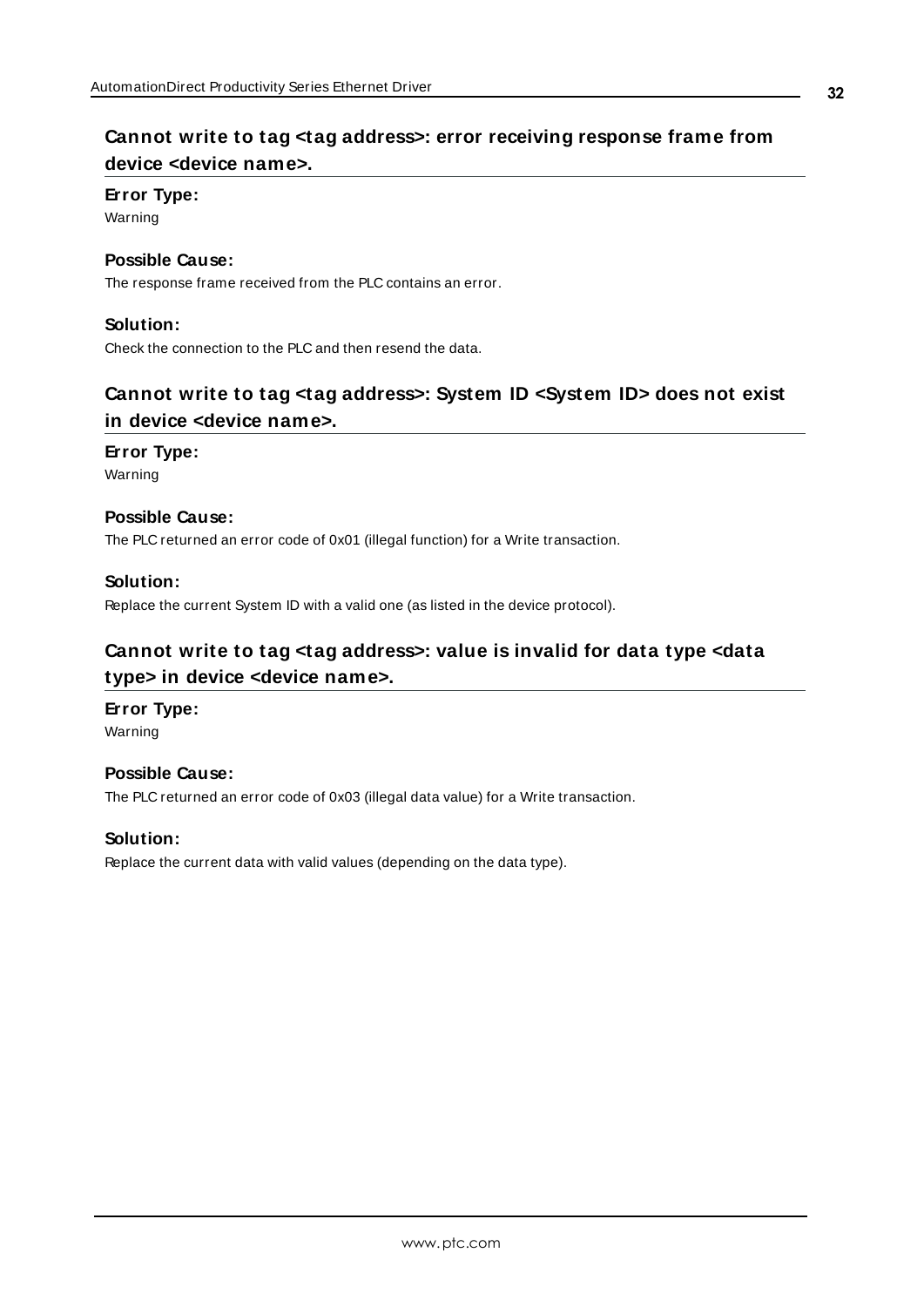### <span id="page-32-0"></span>**Modbus Exception Codes**

The following data is from Modbus Application Protocol Specifications documentation.

| Code<br>Dec/Hex | Name                                                                         | Meaning                                                                                                                                                                                                                                                                                                                                                                                                                                                                                          |
|-----------------|------------------------------------------------------------------------------|--------------------------------------------------------------------------------------------------------------------------------------------------------------------------------------------------------------------------------------------------------------------------------------------------------------------------------------------------------------------------------------------------------------------------------------------------------------------------------------------------|
| 01/0x01         | <b>ILLEGAL</b><br><b>FUNCTION</b>                                            | The function code received in the query is not an allowable action for the<br>server. This may be because the function code is only applicable to newer<br>devices, and was not implemented in the unit selected. It could also indic-<br>ate that the server is in the wrong state to process a request of this type,<br>for example, because it is unconfigured and is being asked to return<br>register values.                                                                               |
| 02/0x02         | <b>ILLEGAL DATA</b><br><b>ADDRESS</b>                                        | The data address received in the query is not an allowable address for the<br>server. More specifically, the combination of reference number and trans-<br>fer length is invalid. For a controller with 100 registers, a request with off-<br>set 96 and length 4 would succeed. A request with offset 96 and length 5<br>generates exception 02.                                                                                                                                                |
| 03/0x03         | <b>ILLEGAL DATA</b><br><b>VALUE</b>                                          | A value contained in the query data field is not an allowable value for<br>server. This indicates a fault in the structure of the remainder of a complex<br>request, such as that the implied length is incorrect. It specifically does not<br>mean that a data item submitted for storage in a register has a value out-<br>side the expectation of the application program, since the Modbus protocol<br>is unaware of the significance of any particular value of any particular<br>register. |
| 04/0x04         | SERVER DEVICE<br><b>FAILURE</b>                                              | An unrecoverable error occurred while the server was attempting to per-<br>form the requested action.                                                                                                                                                                                                                                                                                                                                                                                            |
| 05/0x05         | <b>ACKNOWLEDGE</b>                                                           | The server has accepted the request and is processing it, but a long dur-<br>ation of time is required to do so. This response is returned to prevent a<br>timeout error from occurring in the client. The client can next issue a Poll<br>Program Complete message to determine if processing is completed.                                                                                                                                                                                     |
| 06/0x06         | <b>SERVER DEVICE</b><br><b>BUSY</b>                                          | The server is engaged in processing a long-duration program command.<br>The client should retransmit the message later when the server is free.                                                                                                                                                                                                                                                                                                                                                  |
| 07/0x07         | <b>NEGATIVE</b><br><b>ACKNOWLEDGE</b>                                        | The server cannot perform the program function received in the query.<br>This code is returned for an unsuccessful programming request using func-<br>tion code 13 or 14 decimal. The client should request diagnostic or error<br>information from the server.                                                                                                                                                                                                                                  |
| 08/0x08         | <b>MEMORY</b><br><b>PARITY ERROR</b>                                         | The server attempted to read extended memory, but detected a parity<br>error in the memory. The client can retry the request, but service may be<br>required on the server device.                                                                                                                                                                                                                                                                                                               |
| 10/0x0A         | <b>GATEWAY PATH</b><br><b>UNAVAILABLE</b>                                    | Specialized use in conjunction with gateways indicates that the gateway<br>was unable to allocate an internal communication path from the input port<br>to the output port for processing the request. This usually means that the<br>gateway is misconfigured or overloaded.                                                                                                                                                                                                                    |
| 11/0x0B         | <b>GATEWAY</b><br><b>TARGET DEVICE</b><br><b>FAILED TO</b><br><b>RESPOND</b> | Specialized use in conjunction with gateways indicates that no response<br>was obtained from the target device. This usually means that the device is<br>not present on the network.                                                                                                                                                                                                                                                                                                             |

**Note:** For this driver, the terms server and unsolicited are used interchangeably.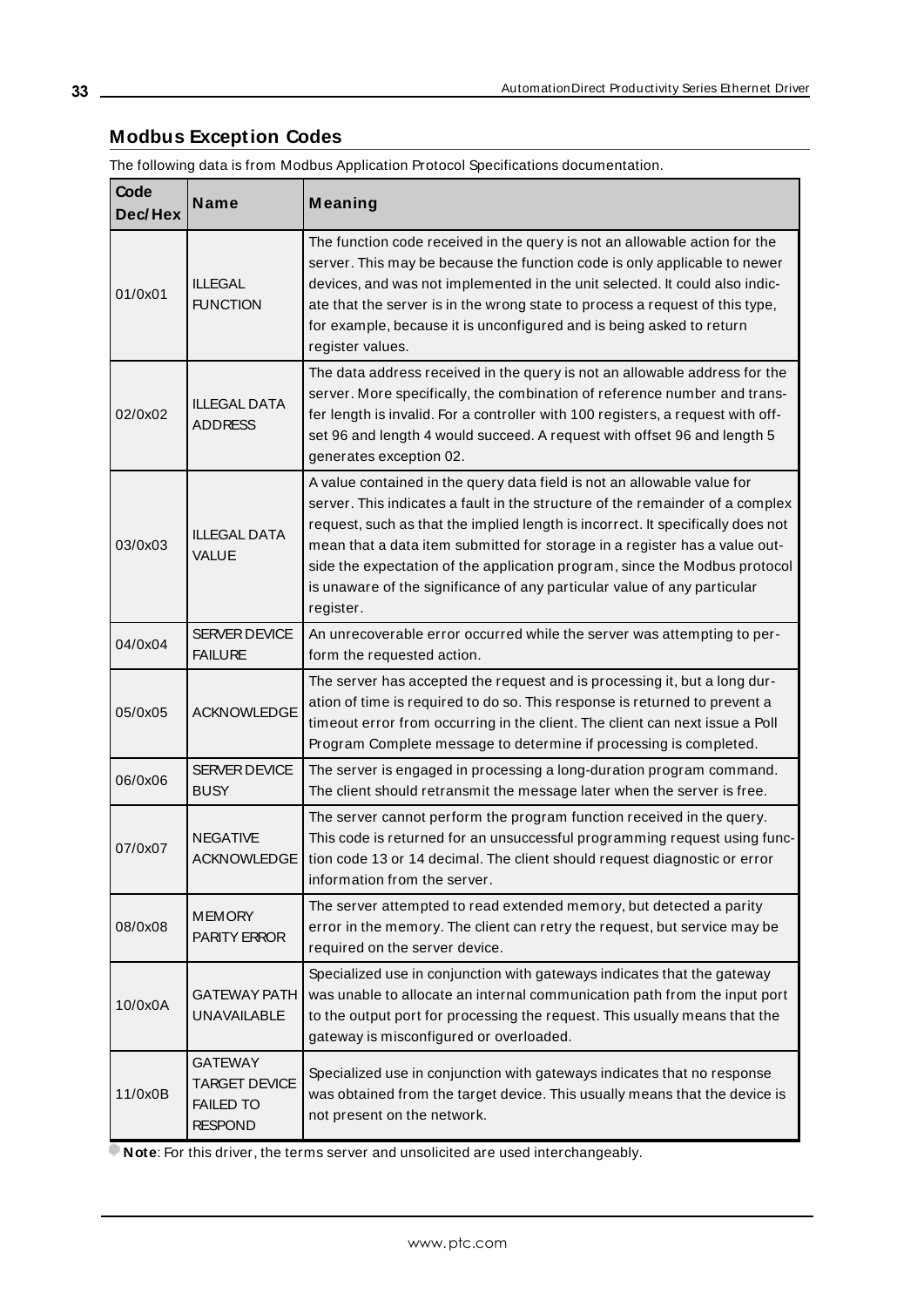### <span id="page-33-0"></span>**Appendix: Exporting a CSV File from Productivity Suite**

Tag export from the Productivity Suite software produces a CSV(Comma Separated Value) file. Prior to Productivity Suite Version 1.10.0.11, it created a single CSV file. Version v1.10.0.11 and newer create two CSV files: basic and extended. Use the basic file for Automatic Tag Generation.

#### **Example**

TestProject\_basic.csv TestProject\_extended.csv

To export the tag database:

1. In the Productivity Suite main menu, select **File | Export | Tags…**.

|                                                 | Pro Productivity Suite Programming Software, Version 1.10.0 (11) [Test PRoject.adpro]                                                                                                                                                                                                                                                                                             | $\begin{array}{c c c c c} \hline \multicolumn{3}{c }{\textbf{a}} & \multicolumn{3}{c }{\textbf{b}} \\ \hline \multicolumn{3}{c }{\textbf{b}} & \multicolumn{3}{c }{\textbf{c}} & \multicolumn{3}{c }{\textbf{d}} \\ \hline \multicolumn{3}{c }{\textbf{b}} & \multicolumn{3}{c }{\textbf{c}} & \multicolumn{3}{c }{\textbf{d}} \\ \multicolumn{3}{c }{\textbf{b}} & \multicolumn{3}{c }{\textbf{c}} & \multicolumn{3}{c }{\textbf{d}} \\ \multicolumn{3}{c $<br>$\ x\ $ |
|-------------------------------------------------|-----------------------------------------------------------------------------------------------------------------------------------------------------------------------------------------------------------------------------------------------------------------------------------------------------------------------------------------------------------------------------------|-------------------------------------------------------------------------------------------------------------------------------------------------------------------------------------------------------------------------------------------------------------------------------------------------------------------------------------------------------------------------------------------------------------------------------------------------------------------------|
| Edit Setup PAC Tools Window Help<br><b>File</b> |                                                                                                                                                                                                                                                                                                                                                                                   |                                                                                                                                                                                                                                                                                                                                                                                                                                                                         |
|                                                 | $\begin{picture}(20,20) \put(0,0){\line(1,0){10}} \put(15,0){\line(1,0){10}} \put(15,0){\line(1,0){10}} \put(15,0){\line(1,0){10}} \put(15,0){\line(1,0){10}} \put(15,0){\line(1,0){10}} \put(15,0){\line(1,0){10}} \put(15,0){\line(1,0){10}} \put(15,0){\line(1,0){10}} \put(15,0){\line(1,0){10}} \put(15,0){\line(1,0){10}} \put(15,0){\line(1$<br>$9.57 -$<br>Offline Online |                                                                                                                                                                                                                                                                                                                                                                                                                                                                         |
| <b>Application Tools</b>                        | $  -$<br>New Task                                                                                                                                                                                                                                                                                                                                                                 | Instructions                                                                                                                                                                                                                                                                                                                                                                                                                                                            |
| Setup<br>$- - 10$                               | 日日口目<br>日中<br>$\overline{\phantom{a}}$<br>Run Every Scan<br>100<br>. .                                                                                                                                                                                                                                                                                                            | <b>Contacts</b>                                                                                                                                                                                                                                                                                                                                                                                                                                                         |
| Hardware Config<br>Comm Adapter Cor             | $\overline{1}$<br>$\overline{2}$<br>3<br>6<br>7<br>8<br>10<br>11<br>5<br>9                                                                                                                                                                                                                                                                                                        | + NO Contact (N                                                                                                                                                                                                                                                                                                                                                                                                                                                         |
| EtherNet/IP Ac                                  | $\lambda$                                                                                                                                                                                                                                                                                                                                                                         | ₩ NC Contact (N                                                                                                                                                                                                                                                                                                                                                                                                                                                         |
| Security Accounts                               | 2 Second Bit<br>2sec out                                                                                                                                                                                                                                                                                                                                                          | HH NO Edge Conta                                                                                                                                                                                                                                                                                                                                                                                                                                                        |
| Set PAC Time/Date                               | OUT<br>I1.                                                                                                                                                                                                                                                                                                                                                                        | 群 NC Edge Conta                                                                                                                                                                                                                                                                                                                                                                                                                                                         |
| <b>Write Program</b><br>$-$<br>Tag Database     |                                                                                                                                                                                                                                                                                                                                                                                   | 5월 Compare Conta                                                                                                                                                                                                                                                                                                                                                                                                                                                        |
| Ξ<br>I/O Overview                               | END<br>I2                                                                                                                                                                                                                                                                                                                                                                         |                                                                                                                                                                                                                                                                                                                                                                                                                                                                         |
| Rung Comments                                   |                                                                                                                                                                                                                                                                                                                                                                                   | <b>Coils</b>                                                                                                                                                                                                                                                                                                                                                                                                                                                            |
| Tag Cross Referen                               | END<br>3                                                                                                                                                                                                                                                                                                                                                                          | [0II] Out Coil                                                                                                                                                                                                                                                                                                                                                                                                                                                          |
| <b>Monitor &amp; Debua</b><br><b>Data View</b>  |                                                                                                                                                                                                                                                                                                                                                                                   | [SET] Set Coil                                                                                                                                                                                                                                                                                                                                                                                                                                                          |
| Data Logger                                     | END<br>4<br>Ξ                                                                                                                                                                                                                                                                                                                                                                     | [RST] Reset Coil                                                                                                                                                                                                                                                                                                                                                                                                                                                        |
| PID Tuning                                      | END                                                                                                                                                                                                                                                                                                                                                                               | $[0R]$ OR Out                                                                                                                                                                                                                                                                                                                                                                                                                                                           |
| <b>R</b> HS Module Testing                      | 5                                                                                                                                                                                                                                                                                                                                                                                 | [FLS] Flasher                                                                                                                                                                                                                                                                                                                                                                                                                                                           |
| R Bit Histogram<br>Word Histogram               | END<br>6                                                                                                                                                                                                                                                                                                                                                                          | [BBN] Debounce Coil                                                                                                                                                                                                                                                                                                                                                                                                                                                     |
| PAC Error History                               |                                                                                                                                                                                                                                                                                                                                                                                   | [TMC] Timed Coil                                                                                                                                                                                                                                                                                                                                                                                                                                                        |
| PAC Event History                               | END<br>17                                                                                                                                                                                                                                                                                                                                                                         | [TGC] Toggle Coil                                                                                                                                                                                                                                                                                                                                                                                                                                                       |
| <b>Control PAC</b><br>Ė.<br>$\overline{4}$<br>ш |                                                                                                                                                                                                                                                                                                                                                                                   | [END] Program End                                                                                                                                                                                                                                                                                                                                                                                                                                                       |
|                                                 | END<br>l8.                                                                                                                                                                                                                                                                                                                                                                        |                                                                                                                                                                                                                                                                                                                                                                                                                                                                         |
| Task Management                                 |                                                                                                                                                                                                                                                                                                                                                                                   | [NOP] No Operation                                                                                                                                                                                                                                                                                                                                                                                                                                                      |
| $0$ $0$ $1$ $n$<br>$\bullet$                    | <b>END</b><br>9                                                                                                                                                                                                                                                                                                                                                                   | <b>Application Function</b>                                                                                                                                                                                                                                                                                                                                                                                                                                             |
| <b>E</b> Tasks                                  |                                                                                                                                                                                                                                                                                                                                                                                   | <b>RLM</b> Alarm                                                                                                                                                                                                                                                                                                                                                                                                                                                        |
| Run First Scan Only<br>Run Every Scan           | 10<br>END                                                                                                                                                                                                                                                                                                                                                                         | <b>AVG</b> Average                                                                                                                                                                                                                                                                                                                                                                                                                                                      |
| <b>C</b> New Task                               |                                                                                                                                                                                                                                                                                                                                                                                   | CHG Change of Valu                                                                                                                                                                                                                                                                                                                                                                                                                                                      |
| <b>Run Every Second</b>                         | END<br>11                                                                                                                                                                                                                                                                                                                                                                         | MIMX Find Min Max Va                                                                                                                                                                                                                                                                                                                                                                                                                                                    |
| Run When Called                                 |                                                                                                                                                                                                                                                                                                                                                                                   | LALM Learn Alarm                                                                                                                                                                                                                                                                                                                                                                                                                                                        |
| Disable Task                                    | m                                                                                                                                                                                                                                                                                                                                                                                 | melections.                                                                                                                                                                                                                                                                                                                                                                                                                                                             |
| Task New Task<br>User No Security               | PAC Offline<br>Column 1<br>Project File Status Saved<br><b>PAC Project Status</b><br>Rung <sub>1</sub>                                                                                                                                                                                                                                                                            | Run Time Transfer                                                                                                                                                                                                                                                                                                                                                                                                                                                       |

2. Browse to and select the location in which to save the exported tag CSV file.

| <b>Export Tag Database</b>         |        |       |                   |
|------------------------------------|--------|-------|-------------------|
| To File C:\Shared\Test Project.csv |        |       | <br><b>Browse</b> |
| Include I/O Tags                   |        |       |                   |
|                                    | Export | Close | Help              |

3. Click **Export** to create the .csv export files.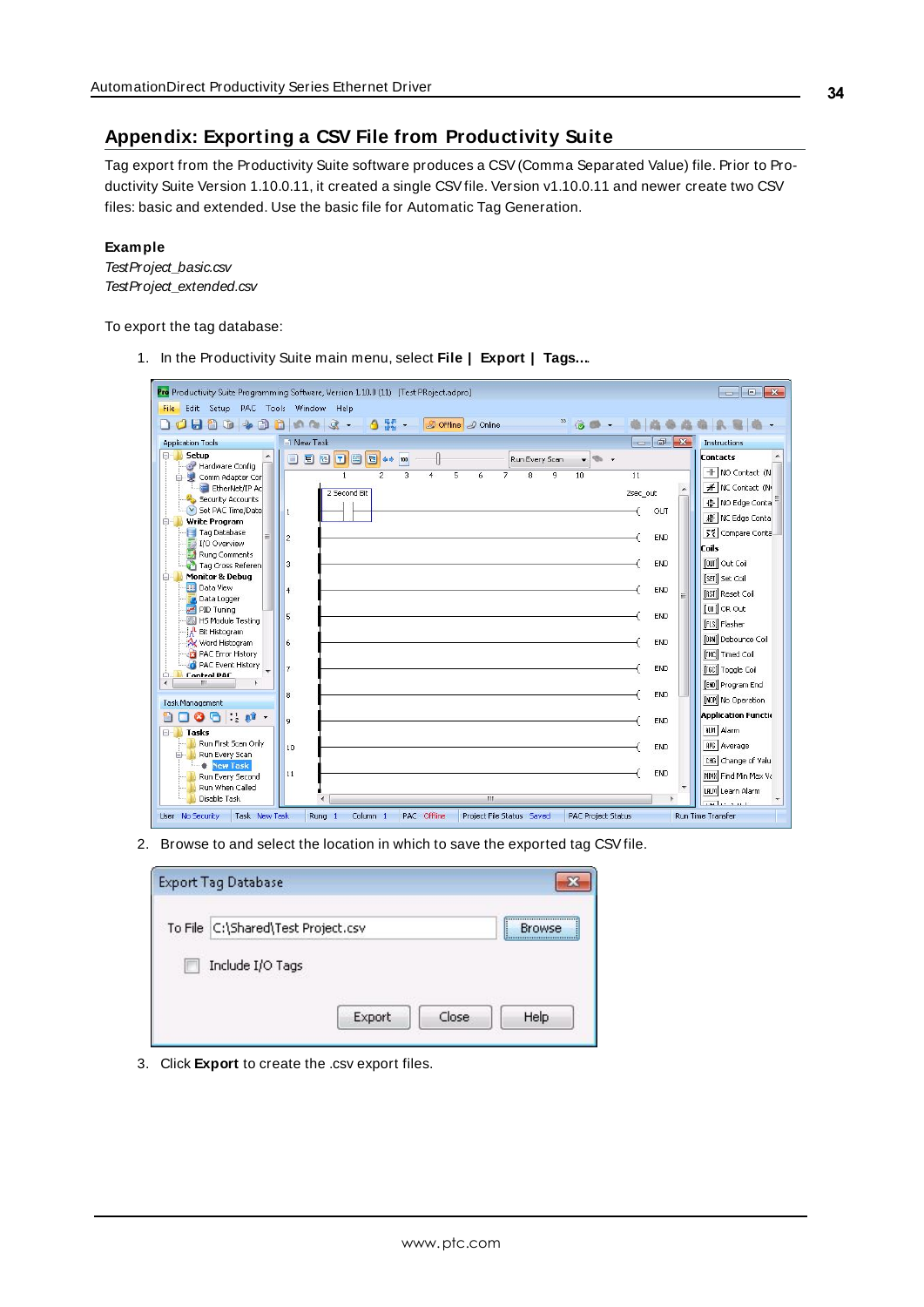

4. Click **OK**.

### **See Also:**

**Automatic Tag Database [Generation](#page-16-0)**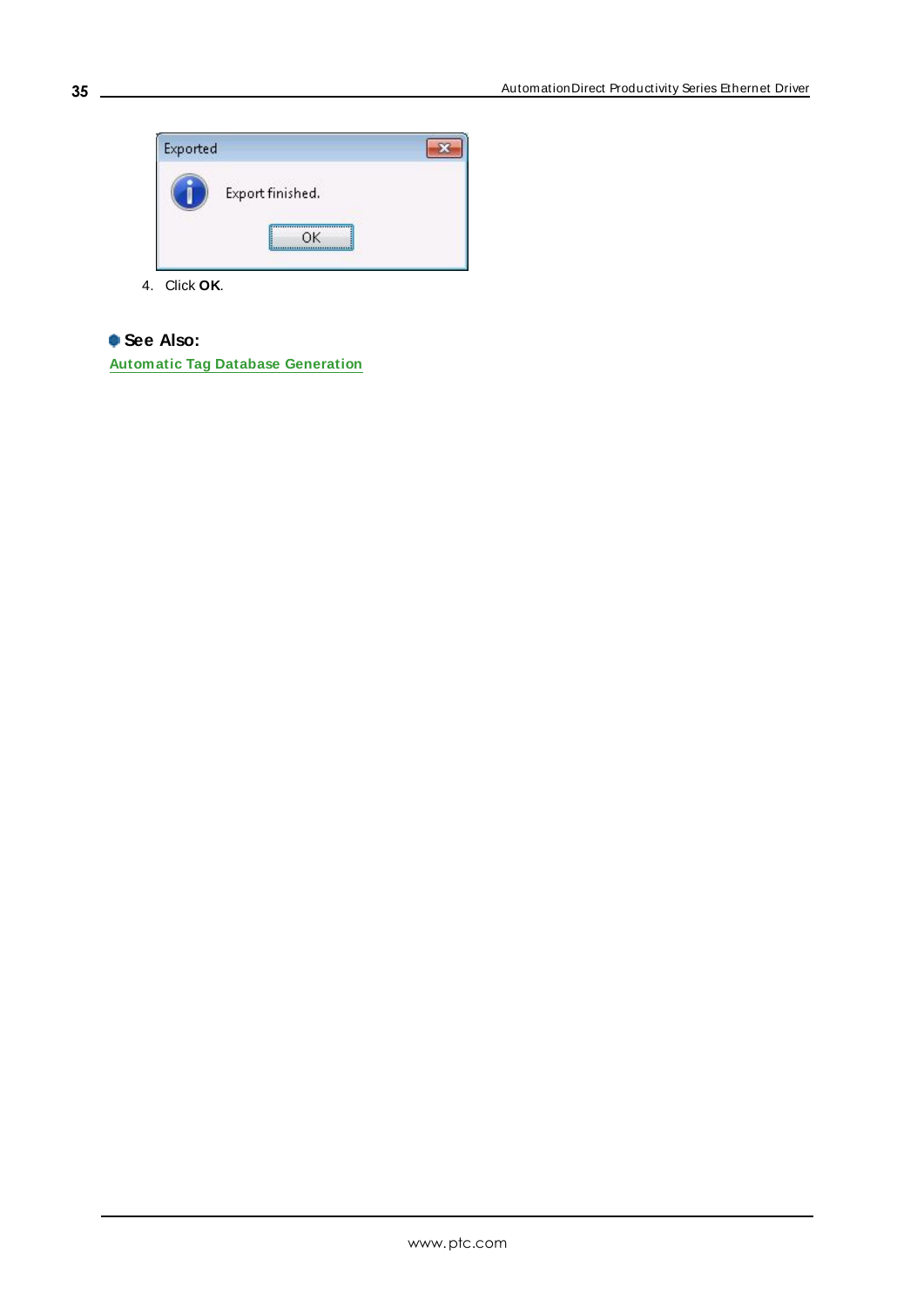## <span id="page-35-0"></span>Index

### **A**

Address Descriptions [21](#page-20-0) Address Formats [23](#page-22-1) Allow Sub Groups [15](#page-14-3) Attempts Before Timeout [12](#page-11-1) Auto-Demotion [12](#page-11-0) Automatic Tag Database Generation [17](#page-16-0)

### **C**

- Cannot read <tag count> items starting at tag <tag address>: address does not exist in device <device name>. [29](#page-28-0)
- Cannot read <tag count> items starting at tag <tag address>: device <device name> returned error code <error code>. [29](#page-28-1)
- Cannot read <tag count> items starting at tag <tag address>: error receiving response frame from device <device name>. [29-30](#page-28-2)
- Cannot read <tag count> items starting at tag <tag address>: value is invalid for data type <data type> in device <device name>. [30](#page-29-0)

Cannot read tag <tag address>: address does not exist in device <device name>. [30](#page-29-1) Cannot read tag <tag address>: device <device name> returned with error code <error code>. [30](#page-29-2) Cannot read tag <tag address>: System ID <system ID> does not exist in device <device name>. [31](#page-30-0) Cannot read tag <tag address>: value is invalid for data type <data type> in device <device name>. [31](#page-30-1) Cannot write to tag <tag address>: address does not exist in device <device name>. [31](#page-30-2) Cannot write to tag <tag address>: device <device name> returned with error code <error code>. [31](#page-30-3) Cannot write to tag <tag address>: error receiving response frame from device <device name>. [32](#page-31-0) Cannot write to tag <tag address>: System ID <system ID> does not exist in device <device name>. [32](#page-31-1) Cannot write to tag <tag address>: system ID <system ID>does not exist in device <device name>. [29](#page-28-3) Cannot write to tag <tag address>: value is invalid for data type <data type> in device <device name>. [32](#page-31-2) Channel Assignment [9](#page-8-1) Channel Properties — Advanced [8](#page-7-0) Channel Properties — Ethernet Communications [7](#page-6-1) Channel Properties — General [6](#page-5-0)

Channel Properties — Write Optimizations [7](#page-6-3)

Communication [15](#page-14-0)

Communications Timeouts [11](#page-10-1)

Connect Timeout [11](#page-10-2)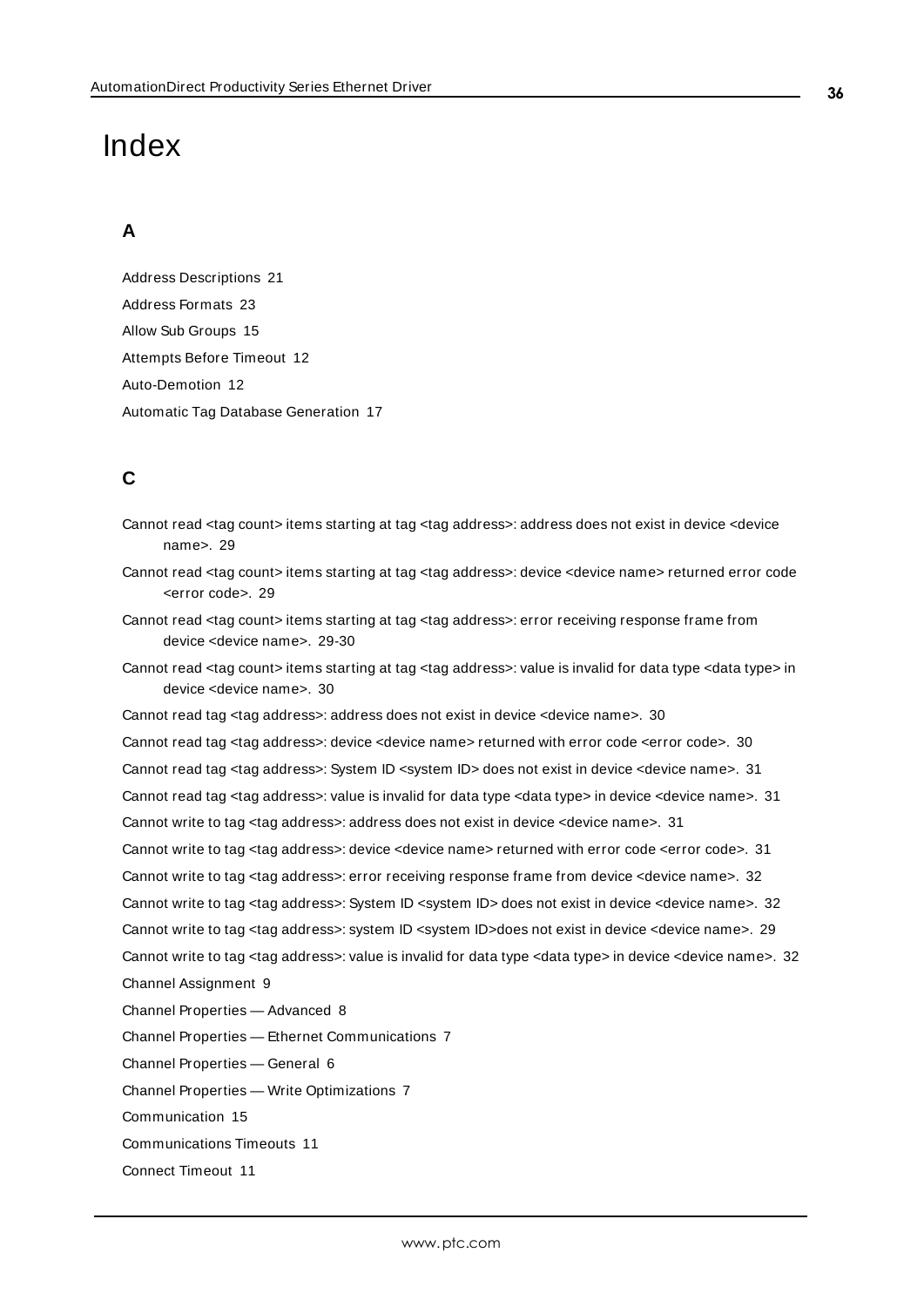Create [15](#page-14-4)

### **D**

Data Collection [10](#page-9-3) Data Handling [15](#page-14-1) Data Types Description [20](#page-19-0) Delete [14](#page-13-0) Demote on Failure [12](#page-11-2) Demotion Period [13](#page-12-1) Device ID [5](#page-4-1) Device Properties — Auto-Demotion [12](#page-11-0) Device Properties — General [9](#page-8-0) Device Properties — Redundancy [16](#page-15-0) Device Properties — Tag Generation [13](#page-12-0) Device Properties — Timing [11](#page-10-0) Diagnostics [6](#page-5-1) Discard Requests when Demoted [13](#page-12-2) Do Not Scan, Demand Poll Only [11](#page-10-3) Driver [9](#page-8-2) Duty Cycle [8](#page-7-1)

### **E**

Error Descriptions [25](#page-24-0) Ethernet Settings [7](#page-6-4) Exporting a CSV File from Productivity Suite [34](#page-33-0)

## **G**

General [9](#page-8-0) Generate [14](#page-13-1)

### **H**

Help Contents [4](#page-3-0)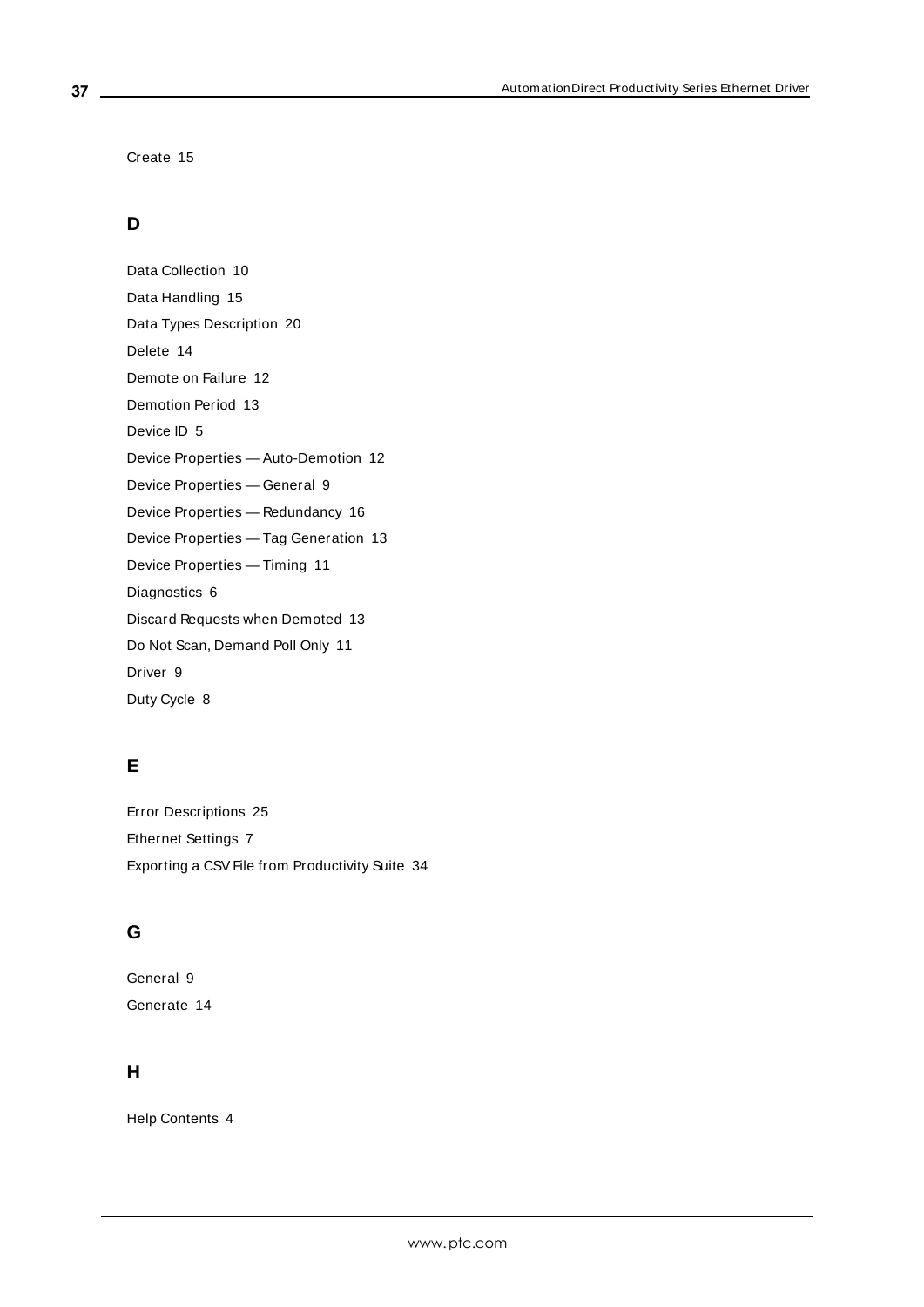### **I**

ID [9](#page-8-3) Identification [6](#page-5-2), [9](#page-8-4) Initial Updates from Cache [11](#page-10-4) Inter-Device Delay [8](#page-7-2)

### **M**

Modbus Exception Codes [33](#page-32-0) Model [9](#page-8-5)

### **N**

Name [9](#page-8-6) Network Adapter [7](#page-6-5) Non-Normalized Float Handling [8](#page-7-3)

### **O**

On Device Startup [14](#page-13-2) On Duplicate Tag [14](#page-13-3) On Property Change [14](#page-13-4) Operating Mode [10](#page-9-0) Optimization Method [7](#page-6-6) Optimizing AutomationDirect Productivity Series Ethernet Communications [19](#page-18-0) Ordering of Array Data [23](#page-22-0) Overview [4](#page-3-1) Overwrite [14](#page-13-5)

### **P**

Parent Group [14](#page-13-6)

### **R**

Redundancy [16](#page-15-0) Replace with Zero [8](#page-7-4)